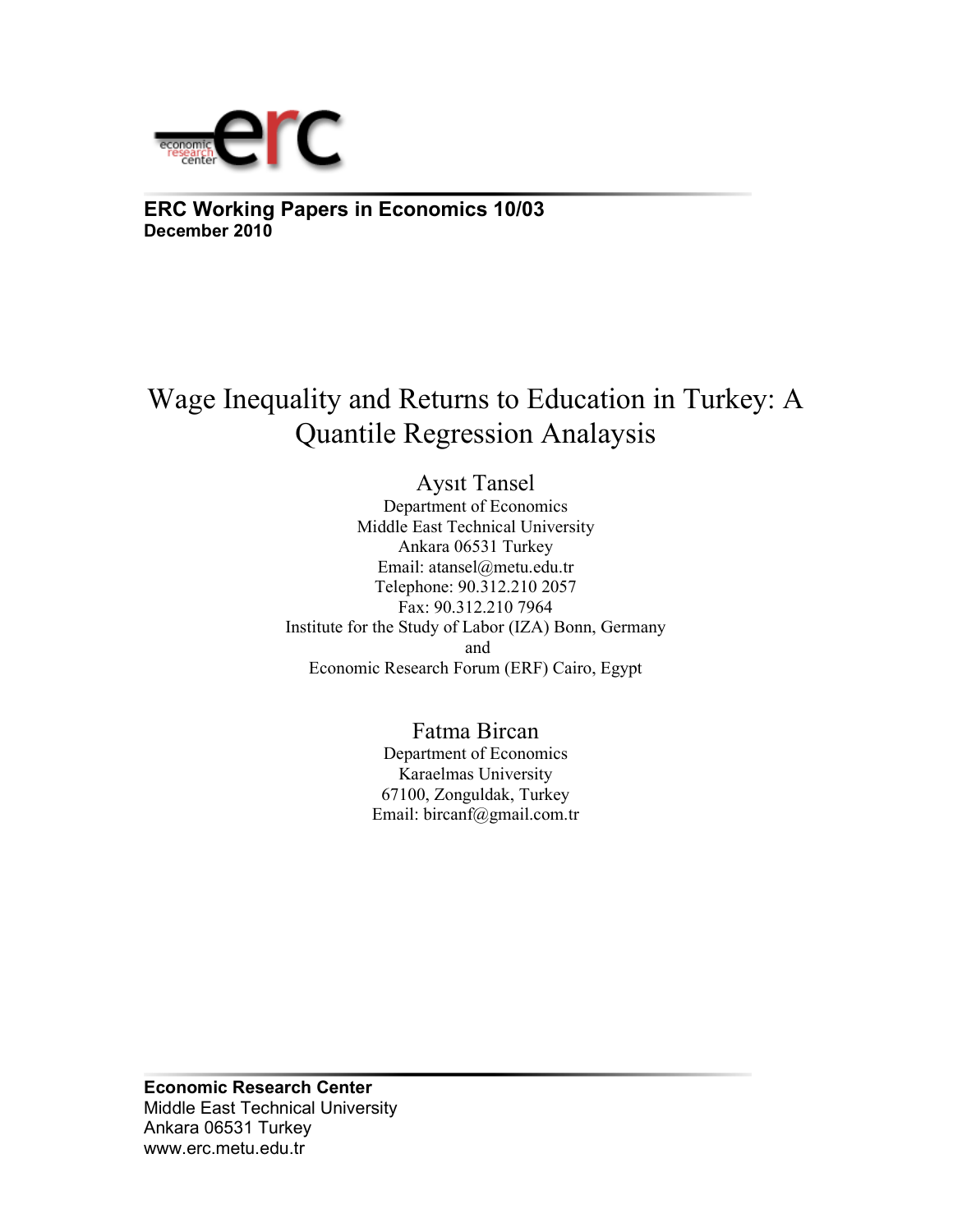# **WAGE INEQUALITY AND RETURNS TO EDUCATION IN TURKEY: A QUANTILE REGRESSION ANALYSIS\***

## **Aysit Tansel**

Department of Economics Middle East Technical University 06531 Ankara, Turkey e-mail: atansel@metu.edu.tr Telephone: 90.312.210 2057 Fax: 90.312.210 7964 Institute for the Study of Labor (IZA) Bonn, Germany and

Economic Research Forum (ERF) Cairo, Egypt

**Fatma Bircan**  Department of Economics Karaelmas University 67100 Zonguldak, Turkey e-mail: bircanf@gmail.com

Revised: December 27, 2010

JEL Codes: J31, J23, J24, I21

Key Words: Wage Inequality, Returns to Education, Quantile Regression, Turkey.

**Abstract:** This paper investigates the male wage inequality and its evolution over the 1994- 2002 period in Turkey by estimating Mincerian wage equations using OLS and quantile regression techniques. Male wage inequality is high in Turkey. While it declined at the lower end of the wage distribution it increased at the top end of wage distribution. Education contributed to higher wage inequality through both within and between dimensions. The within-groups inequality increased and between-groups inequality decreased over the study period. The latter factor may have dominated the former contributing to the observed decline in the male wage inequality over the 1994-2002. Further results are provided for the wage effects of experience, public sector employment, geographic location, firm size, industry of employment and their contribution to wage inequality. Recent increases in FDI inflows, openness to trade and global technological developments are discussed as contributing factors to the recent rising within-groups wage inequality.

\* This article is based on a chapter of Fatma Bircan's Ph.D. thesis (Bircan, 2005) prepared under the supervision of Aysit Tansel at the Department of Economics, Middle East Technical University. Fatma Bircan would like to thank Hakan Ercan, Burak Günalp, Yusuf Ziya Özcan, and Fikret Şenses for their helpful comments on her Ph. D. thesis. We would like to thank Ömer Demir, the former president of Turkish Statistical Institute and Murat Karakaş, chief of Income and Expenditure Statistics, and his staff Özlem Sarıca and Sema Alıcı for their kind help in obtaining and processing the data. This paper is presented at the ESPE conference, 22-24 June, 2006 in Verona, Italy. We would like to thank participants of this conference, Tuncer Bulutay, Murat G. Kırdar and Semih Tümen for their helpful comments.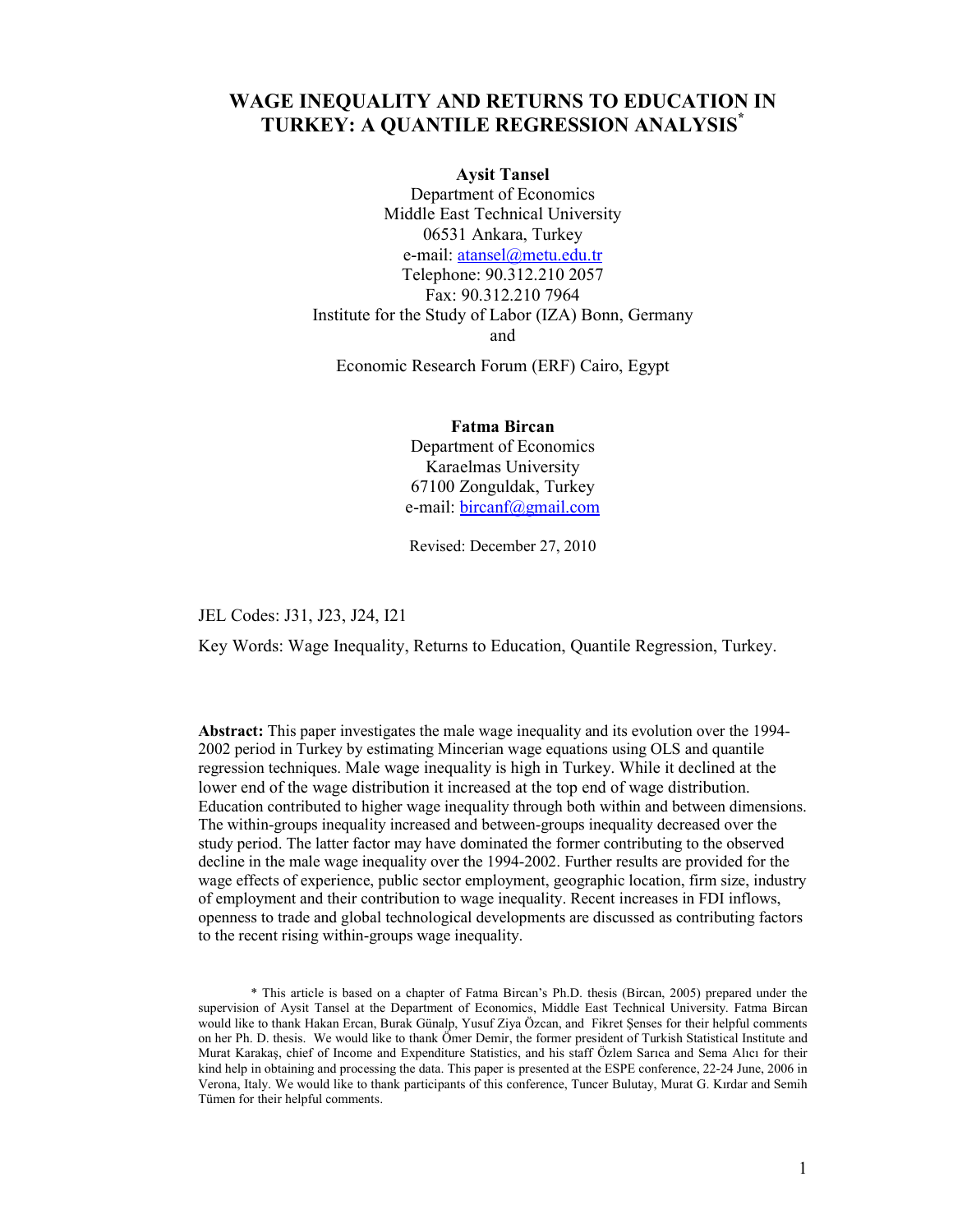## **1. Introduction**

Wages constitute the largest component of individual income. An understanding of the evolution of wages and the level of wage inequality is essential for an understanding of the labor market dynamics in relation to internal migration, poverty or monetary incentives facing the workers and the young. Wage inequality reflects the structure of wages and the welfare differences among people. The evolution of the wage structure gives an idea about how welfare distribution moves over time. An increase in wage inequality implies polarization in the welfare distribution in the society.

Evolution of wages, wage inequality, and their relation to education using quantile regression model have been studied extensively in the developed countries. Examples include Buchinsky (1994) for the United States, Abadie (1997) and Budria and Moro-Egide (2008) for Spain, Hartog et al. (2001) and Machado and Mata (2001; 2005), Martins (2004) and Andini (2007) for Portugal, Ferstere and Winter-Ebmer (1999) for Australia, Gosling et al. (2000) for the UK, Prasad (2000) and Gernandt and Pfeiffer (2006) for Germany, MacGuinness et al. (2009) for Ireland, Pereira and Martins (2002), Martins and Pereira (2004), Budria and Pereira (2005) and Prieto-Rodriguez et al. (2008) for several European countries. Lemieux (2007) provides a review of the discussions on secular growth in wage inequality in the United States and other advanced industrialized countries. This topic is studied less often in the developing countries. Recent examples include Blom et al. (2001) and Gonzales and Miles (2001) who studied the wage inequality in Brazil and Uruguay respectively. Patrinos et al. (2009) studied the wage inequality in several Latin American and East Asian countries. Other studies from developing countries, which study the returns to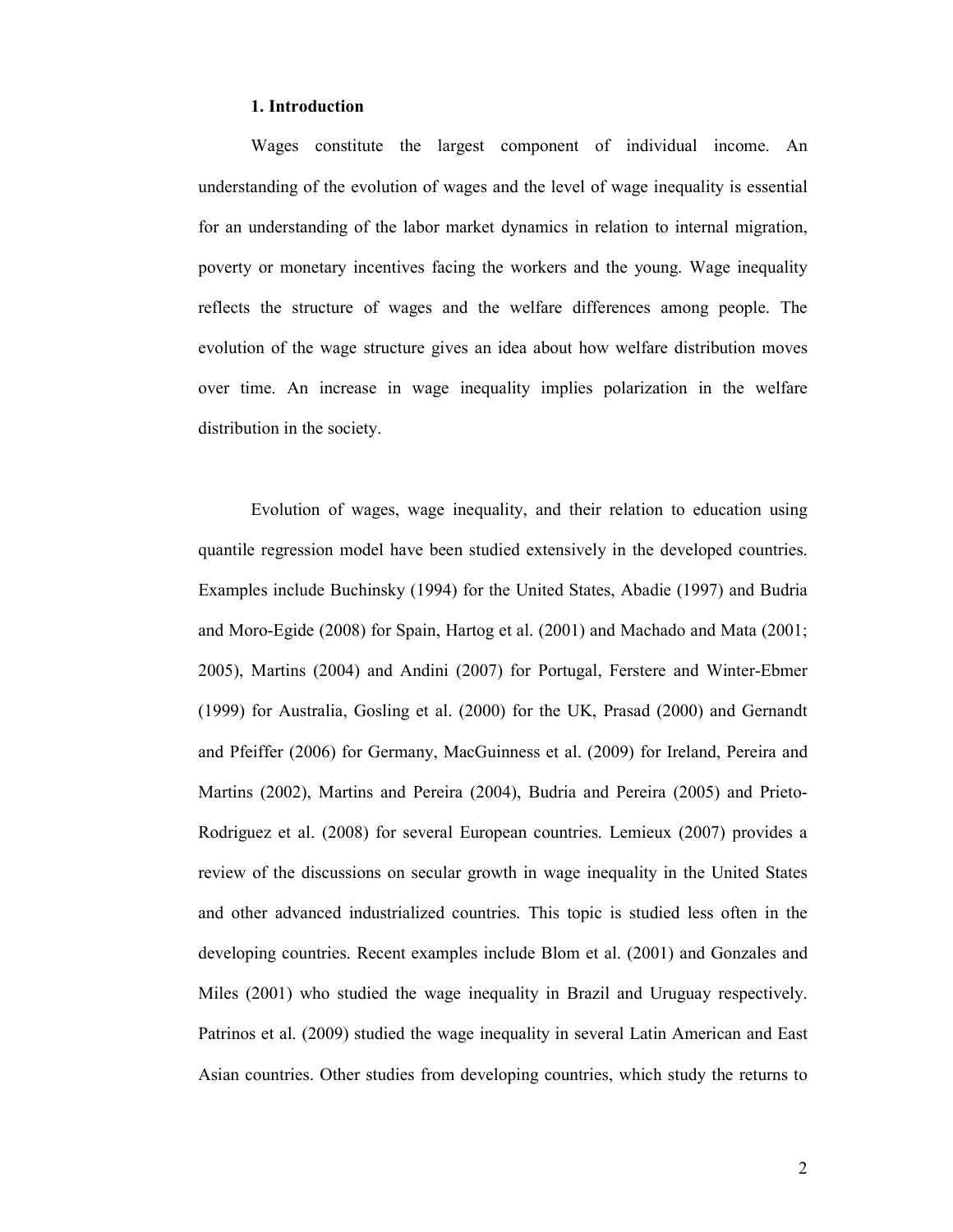education by quantile regression include Mwabu and Schultz (1996) in South Africa, Girma and Kedir (2003) in Ethiopia and Falaris (2008) in Panama.

 This paper studies the male wage inequality and its evolution from 1994 to 2002 in Turkey<sup>1</sup>. This is the first analysis of male wage inequality in Turkey. We estimate Mincerian wage equations for male wage earners by OLS and quantile regression techniques using 1994 and 2002 survey results. Special attention is paid to the connection between education and wage inequality. Main findings include the following. Male wage inequality in Turkey is high. Although the overall male wage inequality exhibited a small decline over the period of 1994-2002, a closer examination indicates that wage inequality declined at the lower end of the wage distribution and increased at the top end of wage distribution. Education had a positive impact on within-groups and between-groups inequality with the largest contribution by university education in both 1994 and 2002. Within-groups wage inequality increased however, the between-groups inequality decreased over the study period. The latter effect may have dominated the former contributing to the observed decline in male wage inequality over the period 1994-2002. Further, most of the other covariates had negative impacts on within-groups inequality and they contributed to the overall decline in male wage inequality observed during this period. Finally, increased foreign direct investment inflows, openness to trade and global technological developments favoring skilled labor which are observed recently are discussed as the possible causes of the rising within-groups wage inequality.

This paper is organized as follows. Section 2 describes the Turkish education system and educational attainment of the population. Recent developments in the Turkish economy and the labor market are also provided in this section. Section 3

3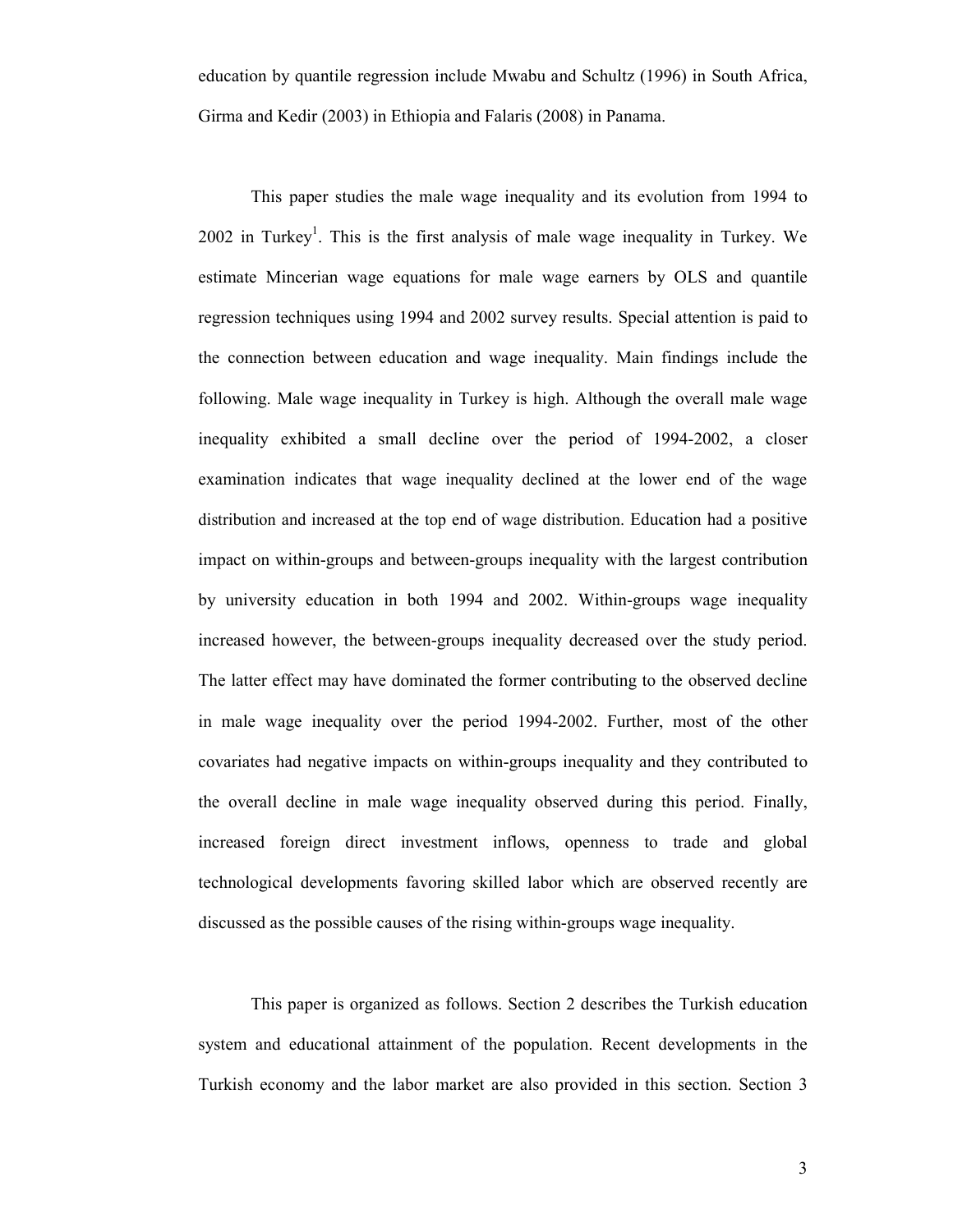presents the quantile regression model. Information about the data sets and the variables used in the analysis are given in Section 4 together with wage and educational distributions. Section 5 presents the ordinary least squares and the quantile regression estimates of the wage equations together with the estimates for returns to education. Section 6 digresses on the possible causes of rising within-groups wage inequality. Conclusions appear in Section 7.

# **2. Education System and the Recent Economic Developments**

### **2. 1. Education System in Turkey**

Until 1997, the educational system in Turkey consisted of five years of primary school, three years of middle school, three years of high school, three or four years of vocational high school and university education which provide two to six years of training depending on the program of study. In 1997 a major educational reform extended the compulsory education from five years to eight years covering the middle school. In 1992, twenty-five new universities were established expanding university education opportunities greatly. These two developments significantly increased the educational attainment of the population recently. Gender gap in education improved substantially over time. Enrollments increased at all levels. Adult literacy increased from 90 percent for men and 67 percent for women in 1990 to 95 percent for men and 80 percent for women in 2002. The average number of years of schooling achieved was 5.37 years in 1990. It reached to 7.01 years for boys and 4.96 years for girls in 2000. Secondary education enrollment rates increased from 46 percent for boys and 30 percent for girls in 1990 to 81 percent for boys and 60 percent for girls in 2002 (Turkish Statistical Institute, 2006).Thus, we can talk about an increase in the supply of educated labor in particular at the middle school level and the university level.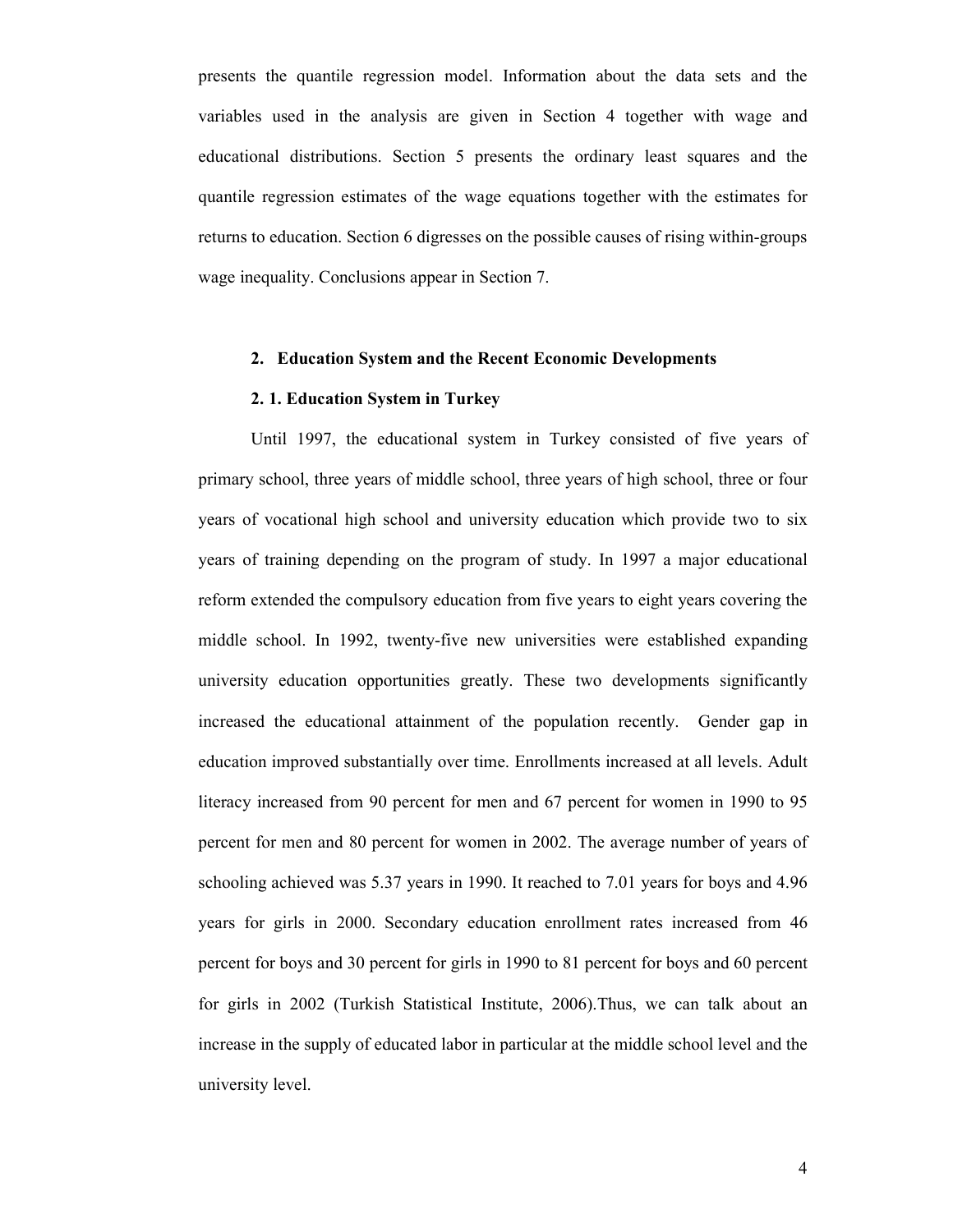## **2. 2. Recent Economic Developments in Turkey**

Turkish economy experienced several major shocks since the early 1990s. First crisis of the period was in 1991 during which Turkish economy was adversely affected by the Gulf War. Second crisis occurred in 1994 when GDP dropped by 6.1 percent and the Turkish Lira was devalued by 70 percent against the US dollar. A stabilization program was adopted in April 1994. Third significant drop in per capita GDP occurred in 1999. This year, the two major earthquakes and the Russian crisis adversely affected the Turkish economy. The earthquakes occurred in the industrial heartland of the country, killing thousands and destroying establishments. Finally, the severest crisis of Turkey's recent history occurred in November 2000 and February 2001. The per capita GDP declined by 9.6 percent in 2001 but recovered quickly in 2002 with a growth rate of 8 percent and achieved high growth rates since then. However, the adverse labor market impact of the 2001 crisis was large and the subsequent output growth has not led to improvements in the unemployment rates. This is dubbed as the "jobless growth". Employment declined and remained below the pre-crisis level until 2004. In 2004, unemployment rate in urban areas reached 16 percent and that of the educated youth was 30 percent. Thus, we can talk about a decrease in demand for labor during this period.

#### **3. The Model**

 An ordinary least squares (OLS) model is based on the mean of the conditional distribution of the dependent variable. However, it may be of interest to know the effects of the exogenous variables at different points of the conditional distribution of the dependent variable. This is accomplished with the quantile regression model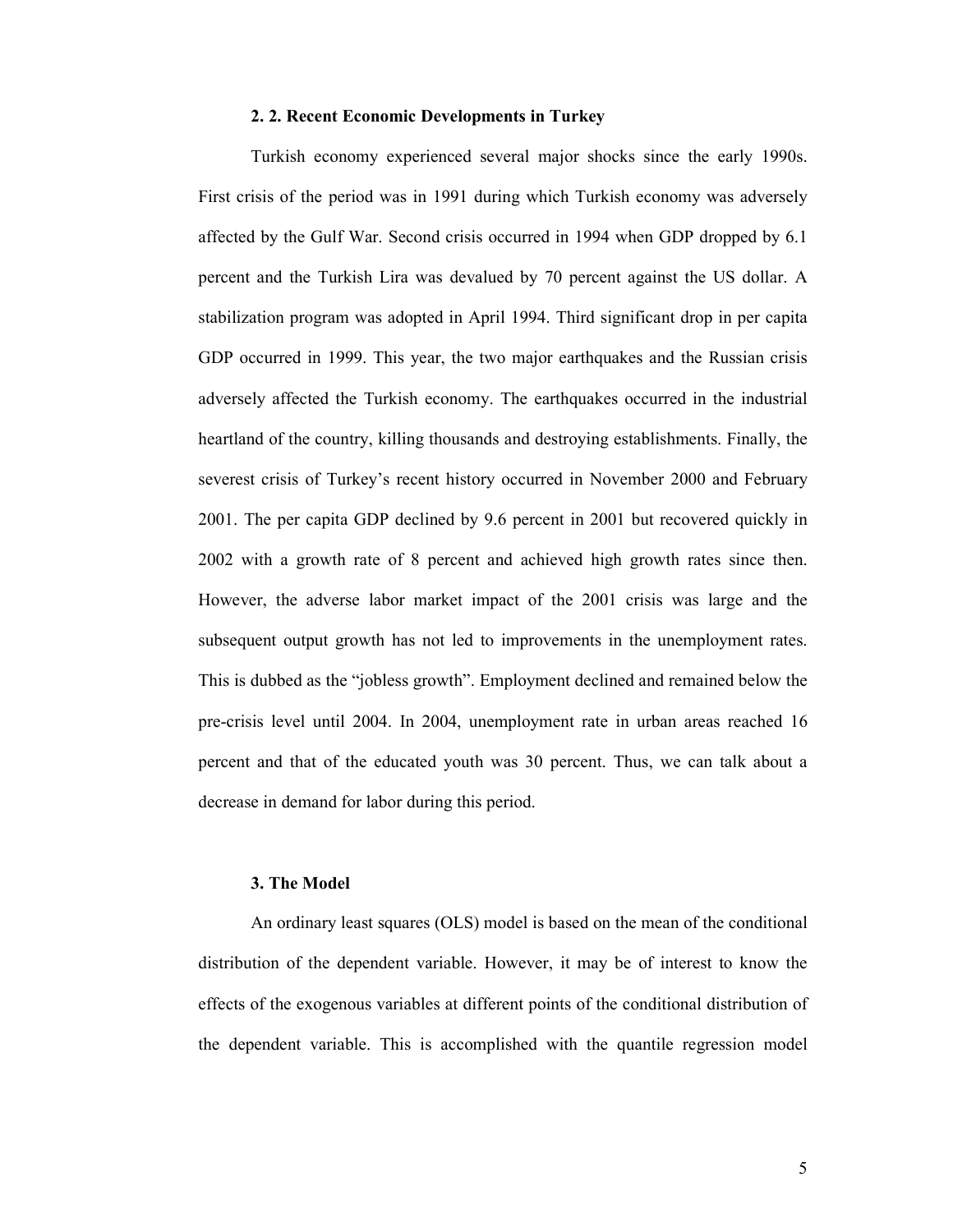which was first introduced by Koenker and Basset (1978). In a wage equation context, the quantile regression model can be written as:

$$
ln W_i = X_i \beta_0 + e_{0i} \quad \text{with } Quantummu_0 \text{ (ln } W_i \mid X_i) = X_i \beta_0
$$

where  $\beta_0$  is the vector of parameters and  $X_i$  is the vector of exogenous variables. *Quant<sub>θ</sub>* (*ln W* | *X*) denotes the  $\theta^{th}$  conditional quantile of *ln W* given *X*. The  $\theta^{th}$ regression quantile,  $0 < \theta < 1$ , is defined as a solution to minimizing  $\sum \rho_{\theta}$  (ln W, X |  $\beta$ ) over β where  $ρ_θ$  is the check point function defined as  $ρ_θ$  (z) = θz if  $z \ge 0$  or  $ρ_θ$  (z) =  $(\theta-1)z$  if  $z < 0$ . Thus, the quantile regression minimizes not the sum of squared residuals as in OLS but an asymmetrically weighted sum of absolute errors (Koenker and Hallock, 2001). Linear programming methods are used to solve this minimization problem and the standard errors of the coefficient estimates are obtained by using bootstrap methods proposed by Buchinsky (1998b). In the OLS estimation, the wage effect of a change in one of the exogenous variables say education is to shift the conditional log-wage distribution. However, in the case of the quantile regression not only the location but also the shape of the log-wage distribution changes. Further, quantile regression provides estimates robust to the outliers of the dependent variable, wages and they are also more efficient than the OLS under non-normality of the error terms.

 The empirical specification of the model is as follows. *ln* W is the natural logarithm of the real hourly wage. The set of exogenous variables in X includes individual characteristics such as education, experience, geographic location, firm attributes such as firm size, public ownership status and various industry indicators (Mincer, 1974). We estimated two versions of this model. In one version we used the total years of schooling of the individual<sup>2</sup>. In the second version, we used a set of dummy variables indicating the level of schooling completed. The categories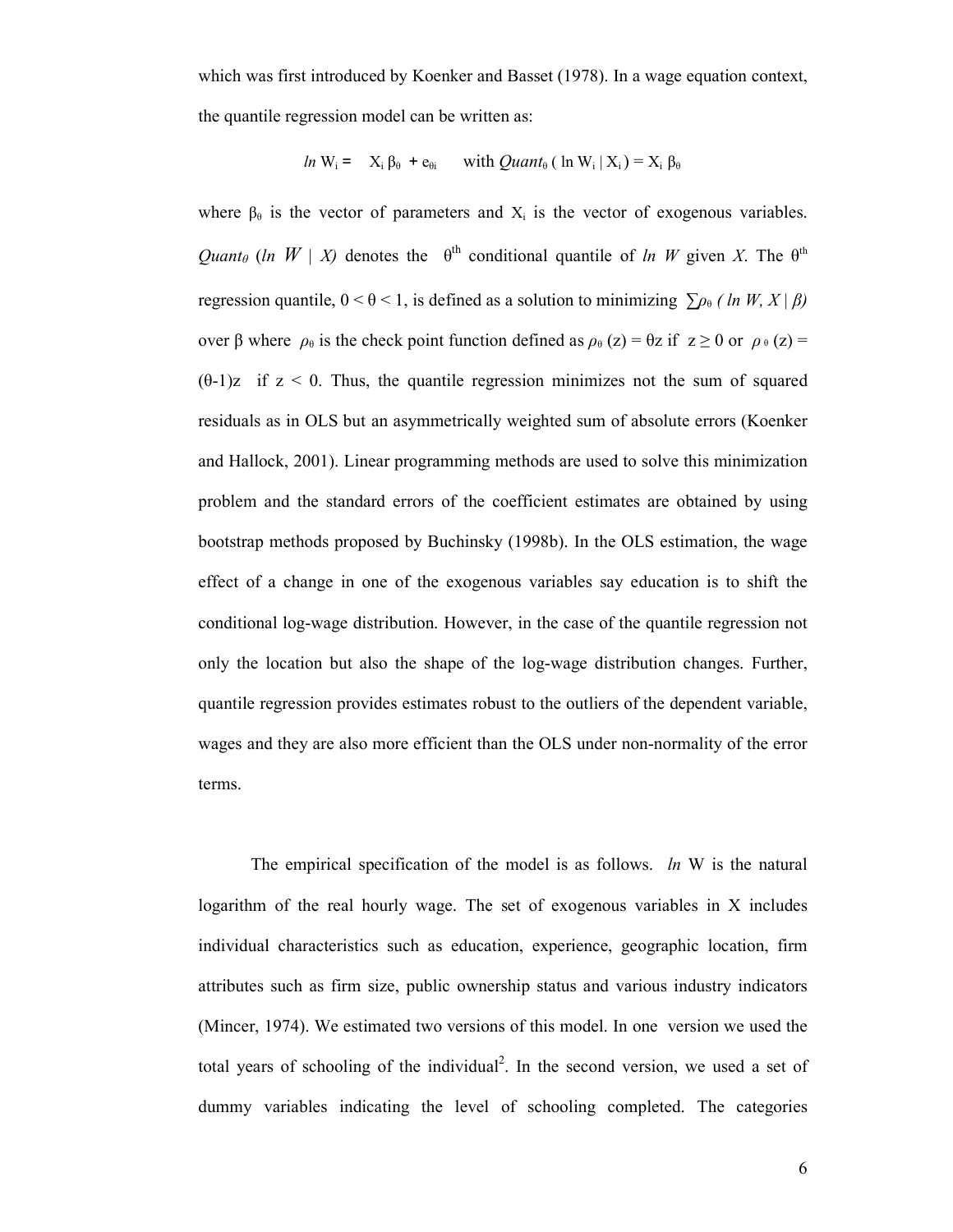considered are illiterate, literate but not graduate of any school (nongraduate for short) and graduates of primary school, middle school, high school, vocational high school, and finally university and post graduate studies. The reference category is the illiterate. There is a linear and a quadratic term in potential experience which is defined as age minus years of schooling minus six (Mincer, 1974). Three cohort dummies are defined for individuals in the 15-24, 25-45 and 45-65 age cohorts. The 15-24 age cohort is the reference category. The geographic location is represented by urban and rural dummy variables. Urban areas are those with population over 20,000. Rural is the reference category. Two dummy variables represent the sector of work such as public versus private. Private is the reference category. Public sector takes a value of one for those workers who are employed in the State Owned Enterprises and Public Administration. Firm size is represented by three dummy variables such as, firms with less than 10, 10-25 and more than 25 employees. Firms with less than 10 employees is the reference category. Finally, 14 different industry indicators are identified and included in the empirical specification with agriculture as the reference category.

# **4. The Data and the Distributions of Wages and Education**

#### **4.1. The Data**

This study is based on the data from 1994 Household Income and Consumption Expenditure Survey and 2002 Household Budget Survey conducted by the Turkish Statistical Institute. Both of the surveys covered all geographical regions throughout the country. A total of 26,256 and 9,600 households were interviewed in 1994 and 2002 respectively over 12 months in urban and rural areas. In this study we consider only the male wage earners, 15-65 years of age. The wage earners who did not work in the survey month and/or did not report positive income for that month are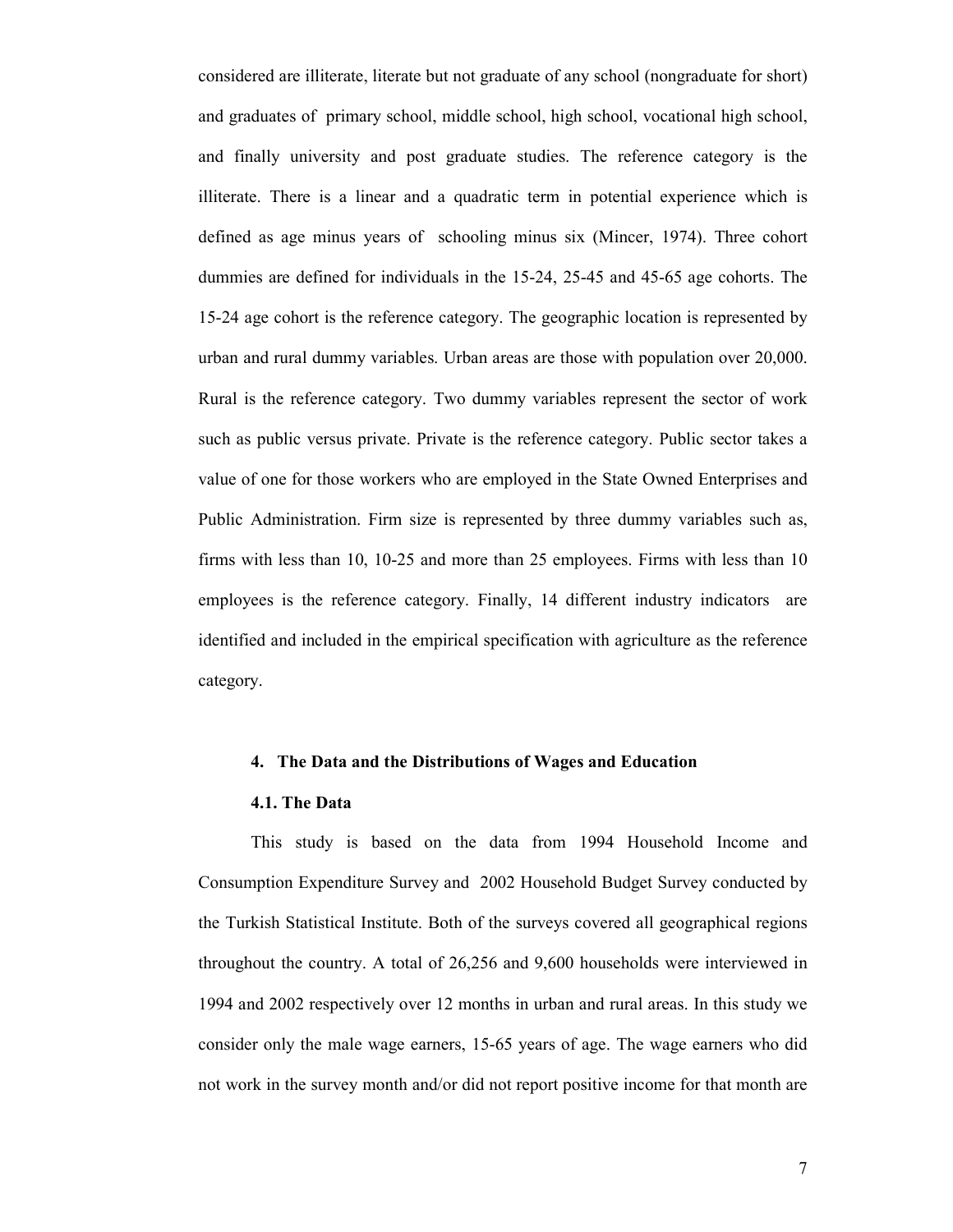deleted. The apprentices who worked for pay during the survey month are included in 2002 but not in 1994 since such information is not available in 1994. The second job holders are included in 2002 but not in 1994 since their hours of work on the second job is not recorded in 1994. The latter two groups are only a very small proportion of total sample. The wage earnings include monthly cash and in-kind payments from the main job in 1994 and additionally from the second job in 2002 for those who held a second job. The monthly income is deflated by using the monthly consumer price index (CPI) with base 1987. The monthly CPI is available for 19 cities and seven geographic, rural and urban regions. The real monthly income is first divided by 4.3 to obtain weekly real wages which in turn is divided by weekly hours of work to reach real hourly wages.

# **4.2. Changes in Wage and Education Distributions**

Table 1 gives the evolutions of simple measures of wage inequality computed for 1994 and 2002. Following patterns emerge. First, the mean real hourly wage (rhw) declined between 1994 and 2002 by 2.4 percent. Second, while wages of the least skilled as measured by the lower quantiles of the wage distribution increased, the wages of the most skilled as measured by the median and the upper quantiles of the wage distribution decreased. The ratios between wages at different quantiles are simple measures of overall wage inequality. The ratio of wages indicate there was an increase in wage inequality at the top of the distribution and a decrease in wage inequality at the bottom of the distribution. Examination of the log wage dispersion leads to the similar conclusions about wage inequality over 1994-2002. The (ln q90-ln q10) gap has declined indicating a decrease in wage inequality. However, wage inequality declined at the low end of the wage distribution but increased at the top end of the wage distribution. The log wage dispersion between the highest and lowest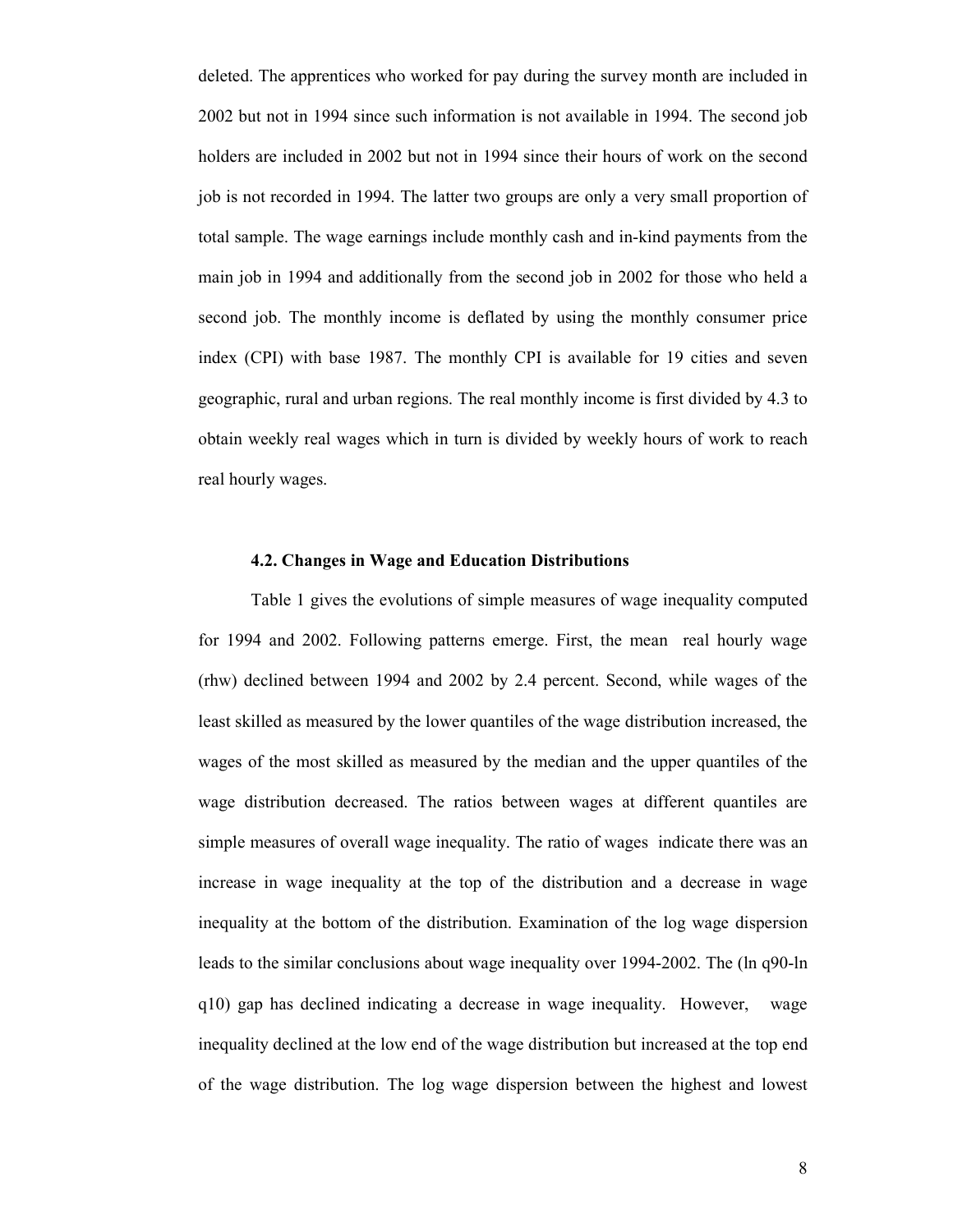quantiles are 2.12 in 1994 and 2.03 in 2002 which indicate rather high male wage inequality. The same measure is 1.46 for the United States in 1988 (Juhn et al., 1993) and 1.49 for Portugal in 1994 (Machado and Mata, 2001). In Turkey, the income inequality is one of the highest in the world which exhibited slight declining trend recently. The Gini coefficient which was 0.49 in 1994 declined to 0.44 in 2002 and 0.43 in 2003 (Turkish Statistical Institute, 2006). The high level of income inequality is also indicated by the distribution of the income received by the quintiles. In 1994 (2002) the share of the first quintile in income was 4.9 (5.3) and that of the last quintile was 54.9 (50.0) percent (Turkish Statistical Institute, 2007). These numbers imply that people in the last quintile received a share 11 (9.4) times larger than the share of the people in the first quintile in 1994 (2002) decreasing but high level of income inequality.

 The educational distribution of the male wage earners as shown at the bottom part of Table 1 changed considerably from 1994 to 2002. The male mean years of schooling increased from about seven years in 1994 to about eight years in 2002 reflecting the increased years of compulsory schooling from five to eight years in 1997. There is a marked increase in the percentage of male wage earners at the middle school, vocational high school and the university levels. There were significant decreases in the percentages of the male wage earners in the lowest educational levels. The percentages of illiterates declined by almost 50 percent.

 Table 2 gives the mean rhw of male wage earners by education level. The mean rhw declined by 2.41 percent between 1994 and 2002. The rhw deterioration over 1994-2002 affected men in all education groups except the university educated. The table also shows that better educated men earn more than the less educated ones. Men with primary education earned 82 and 75 percent of the average wage in 1994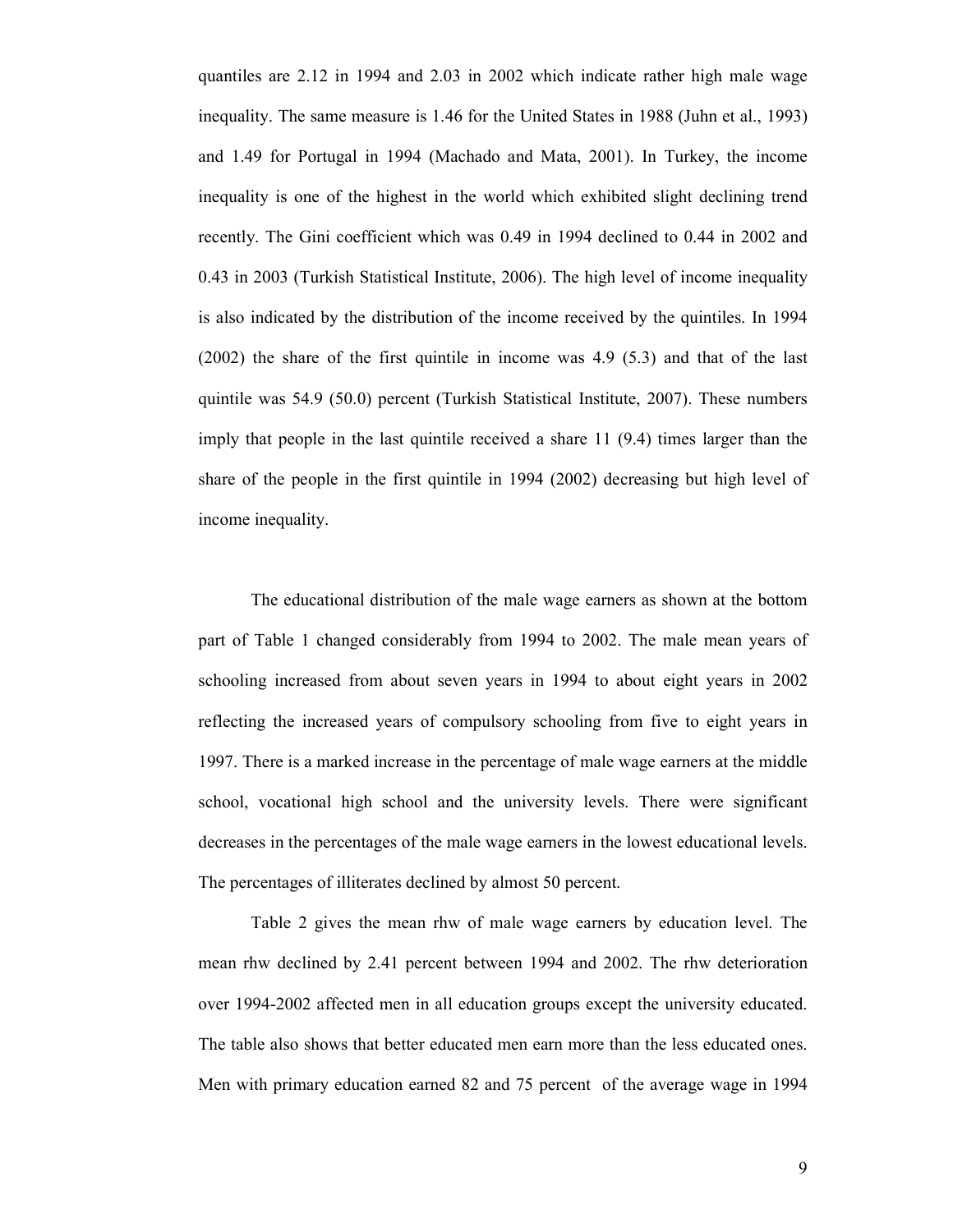and 2002 respectively. University educated men earned 200% of the average wage both in 1994 and 2002. Further, the differential between the well and poorly educated groups widened from 1994 to 2002.

# **5. Estimation Results**

# **5.1. The Effect of Education**

 The Appendix Table A1 presents the estimates of the Mincerian wage equations where education is introduced as the years of the schooling completed by the individual. This assumes that the return for an additional year of schooling is constant across educational levels. The equality of the coefficient estimates on all covariates including years of schooling across different quantiles are rejected in both 1994 and 2002 at 5 percent level of significance. Test results are available upon request. This suggests that the OLS (mean) returns mask the significant variation in returns across the wage distribution. The OLS and the quantile returns are all positive and statistically significant at one percent level in both 1994 and 2002.

 The extended wage equation estimates include dummy variables indicating different levels of education completed by the individual in place of years of schooling. This specification presented in Apppendix Table A2, allows returns to schooling to differ at each level of education.. The coefficient estimates on different levels of education are all positive and statistically significant except those for the nongraduate group in 2002 and some education levels in the first quantile. Differences between educational groups are substantial indicating positive contribution of education to inequality.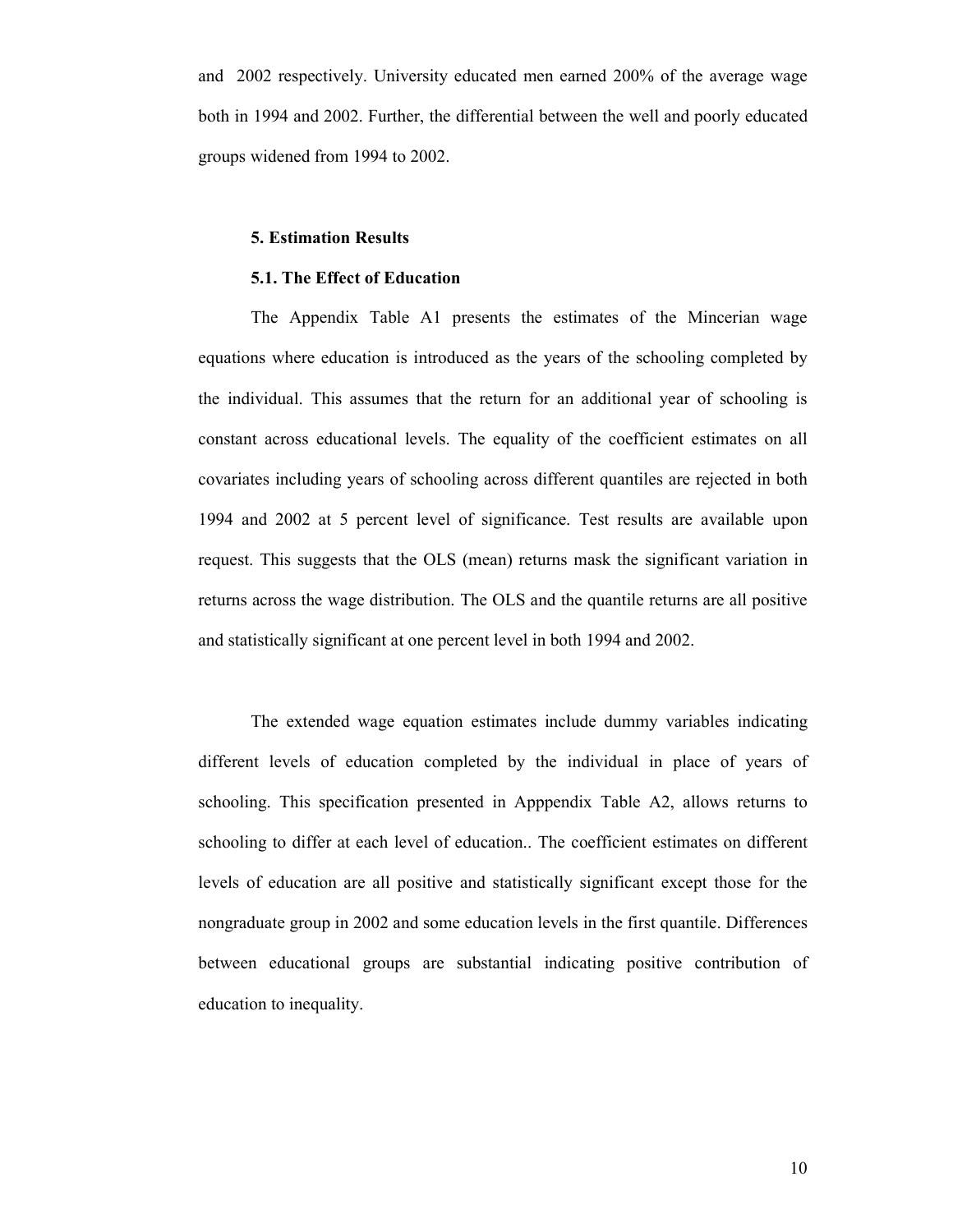We next examine the return to education at different quantiles. The results of the F-tests confirm that the quantile returns at different points of the wage distribution are significantly different from one another at five percent level of significance in both 1994 and 2002. Thus, the OLS results which provide the return estimates at the mean of the wage distribution mask important differences in the return estimates at different points of the wage distribution indicating that schooling is not uniformly rewarded in the labor market. Thus, education increases within-group wage dispersion. Table 3 provides the q90-q10 and q75-q25 spreads for each of the covariates. We observe that in general, the q90-q10 spread is larger than the q75-q25 spread indicating that wage dispersion takes place mostly at the tails of the wage distribution. In 2002, university education makes the largest contribution to within-group wage inequality.

Martins and Pereira (2004) and Budria and Pereira (2005) in several European countries, Falaris (2004) in Panama, Machado and Mata (2001) and Hartog et al. (2001)in Portugal and Blom et al. (2001) in Brazil find that returns to education at various levels increased across quantiles. Girme and Kedir (2003) find declining returns over the wage distribution at all levels of education in Ethiopia. Mwabu and Schultz (1996) find for Africans, primary school returns decline, secondary school returns have a U-shape and the university returns are homogenous across the quantiles.

Next, we examine the changes in the effects of education over time. Appendix tables show that the median (q50) returns across all education groups decreased from 1994 to 2002 except at the primary level contributing towards wage compression. Table 3 shows that within-groups wage inequality increased since the change in q90 q10 spread increased in all education levels over 1994-2002. The former effect may

11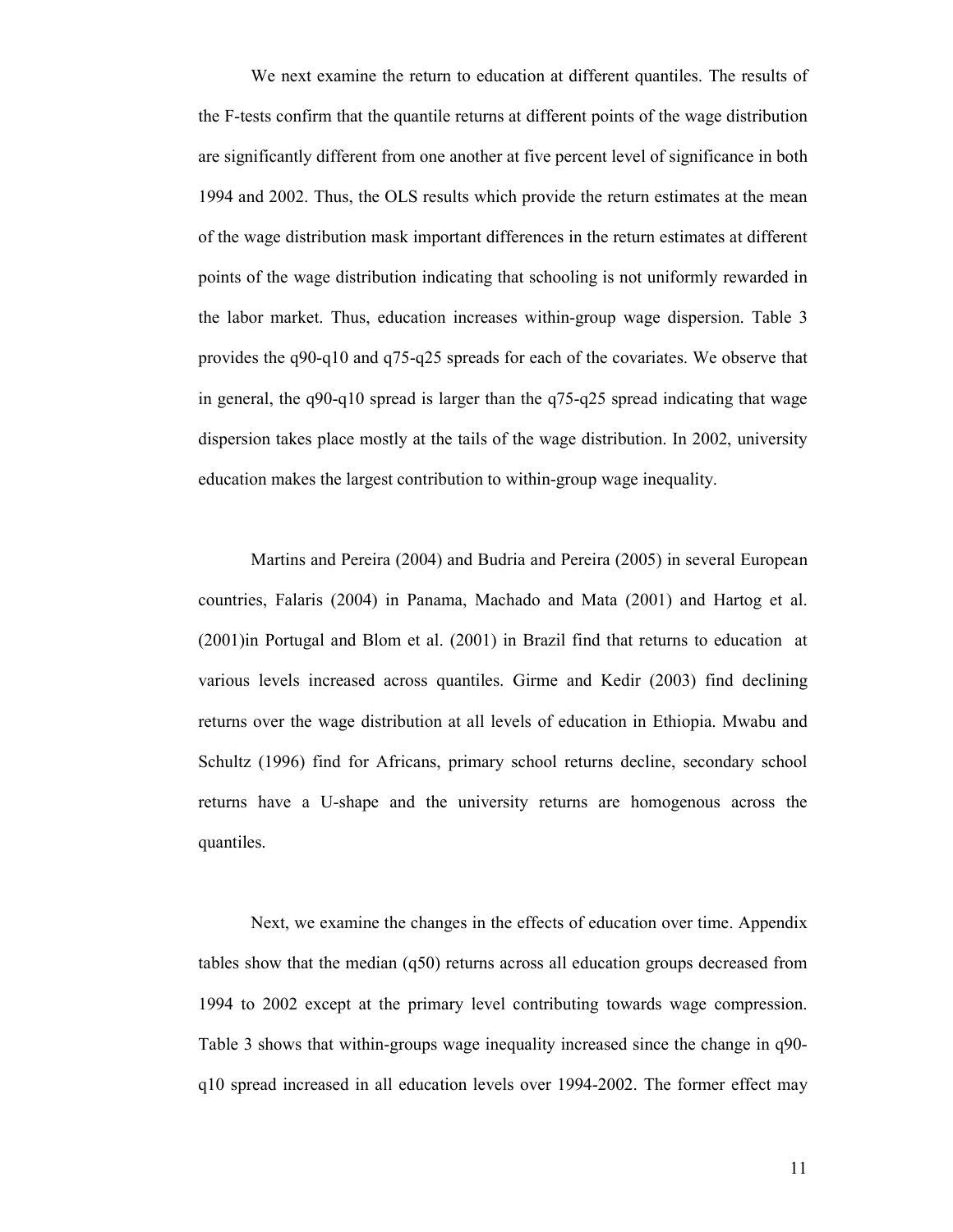have offset or even reversed the latter effect, producing the observed decline in male wage inequality over 1994-2002 The largest increase in the spread was at the university level with 27 percentage points. Providing an explanation for the underlying causes this increased heterogeneity is deferred to future studies. However, one may surmise that changes in the distribution of study subjects and the quality of the university degrees awarded may have contributed to this process. For instance, the recent expansion of the university system meant establishment of universities with inadequate physical facilities and teaching staff. This may have contributed to low quality of qualifications awarded by the recently established universities. Second the expansion of the university system meant an increase in the number of graduates in study subjects such as social sciences, as opposed to technical fields, which are less valued in the labor market. Third, the expansion of the university system may have increased low ability individuals accessing the university education. Differences in ability influences the amount of human capital acquired in school which translates into wage differences in the labor market. Assuming complementarity of ability and education, returns earned by individuals at the lower end of the wage distribution will decrease, increasing the dispersion of wages. There is increased heterogeneity at other education levels also which is harder to explain. The educational reform of 1997 made the middle schooling compulsory and universal which may have increased the heterogeneity in the ability levels of the graduates at this level. Other explanations include educational mismatches in the labor market, differences in school quality and over education. Further research needs to be done on this issue which is deferred to future studies.

 Budria and Pereira (2005) found that in Greece, Norway and Italy education contributed towards overall wage dispersion. In Germany, UK; France and Finland the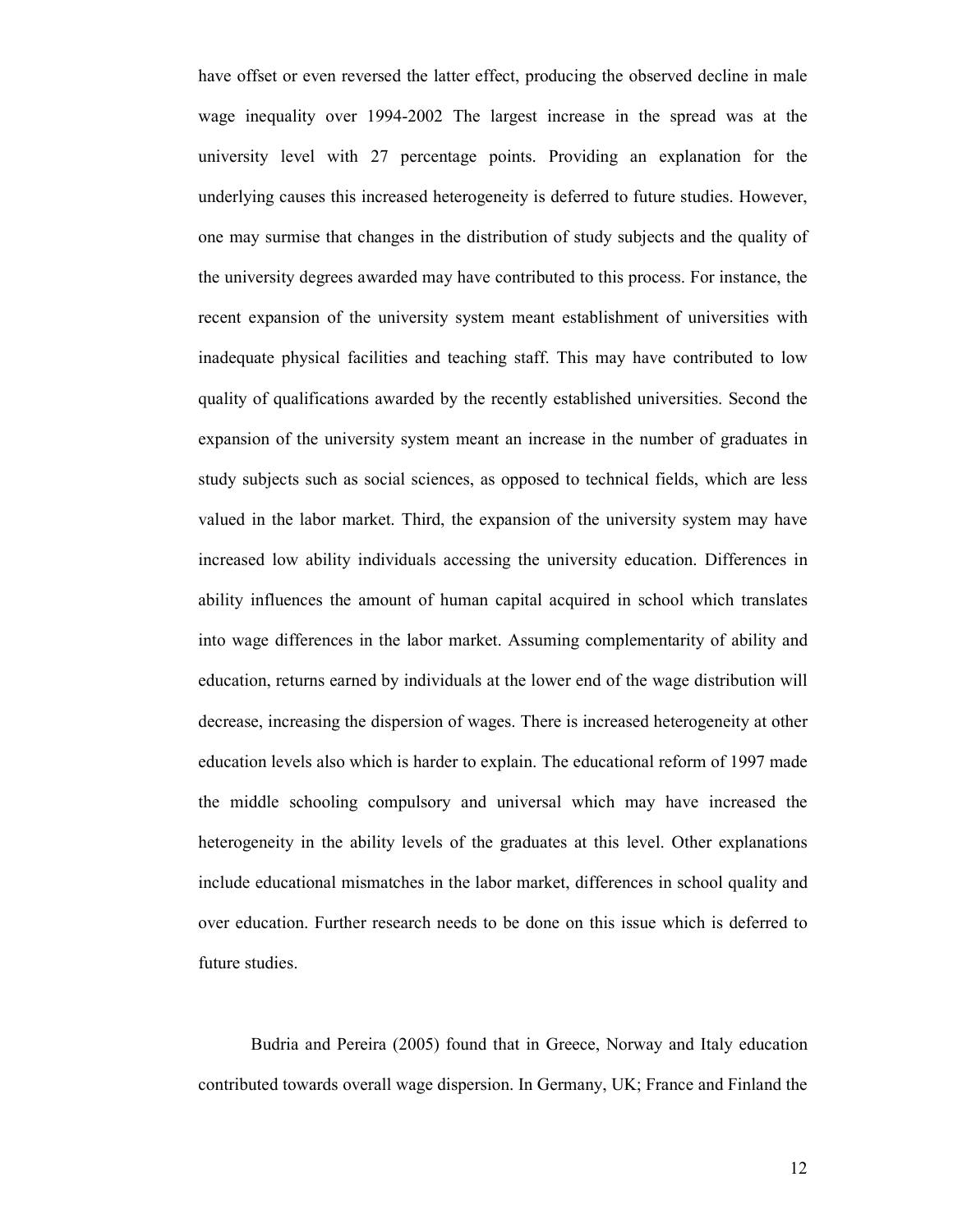impact of education was ambiguous due to opposing between and within-group effects. In Portugal and Sweden, education contributed to a decline in inequality. Patrinos et al. (2009) found that wage effects of education increased within-group inequality in most of the Latin American countries and decreased it in most of the East Asian countries.

#### **5.2. Per Year Returns to Education**

The OLS estimates and the estimates at different quantiles of the per year returns to education are reported in Table 4. Four salient observations emerge. Non graduates are insignificant, therefore will not be discussed. First, the returns increase over different levels of education so that highest returns are achieved at the university level. This is in contrast to the diminishing returns to schooling hypothesis. There are two possible reasons for the high returns at the university level. One is that the supply of university educated labor restricted by the capacity of the limited number of universities relative to the demand. The other is that, due to the highly competitive national university entrance examination the students selected to enter a university program are high ability individuals. Since our analysis does not control for the ability of the individuals and this selection process, the returns at the university level are high. Second, the returns at different education levels differ across the quantiles of the wage distribution. In 2002, the returns increase across the quantiles at all education levels. Third, there are significant declines in returns between 1994 and 2002 at all levels of education both at the mean of the wage distribution (OLS estimates) and at various quantiles. The declines may be due to the increased relative supply of educated labor and the decreased relative demand for labor due to the adverse labor market effects of the 2001 economic crisis. Fourth, the returns to vocational high school are significantly higher than the returns to high school both at the mean of the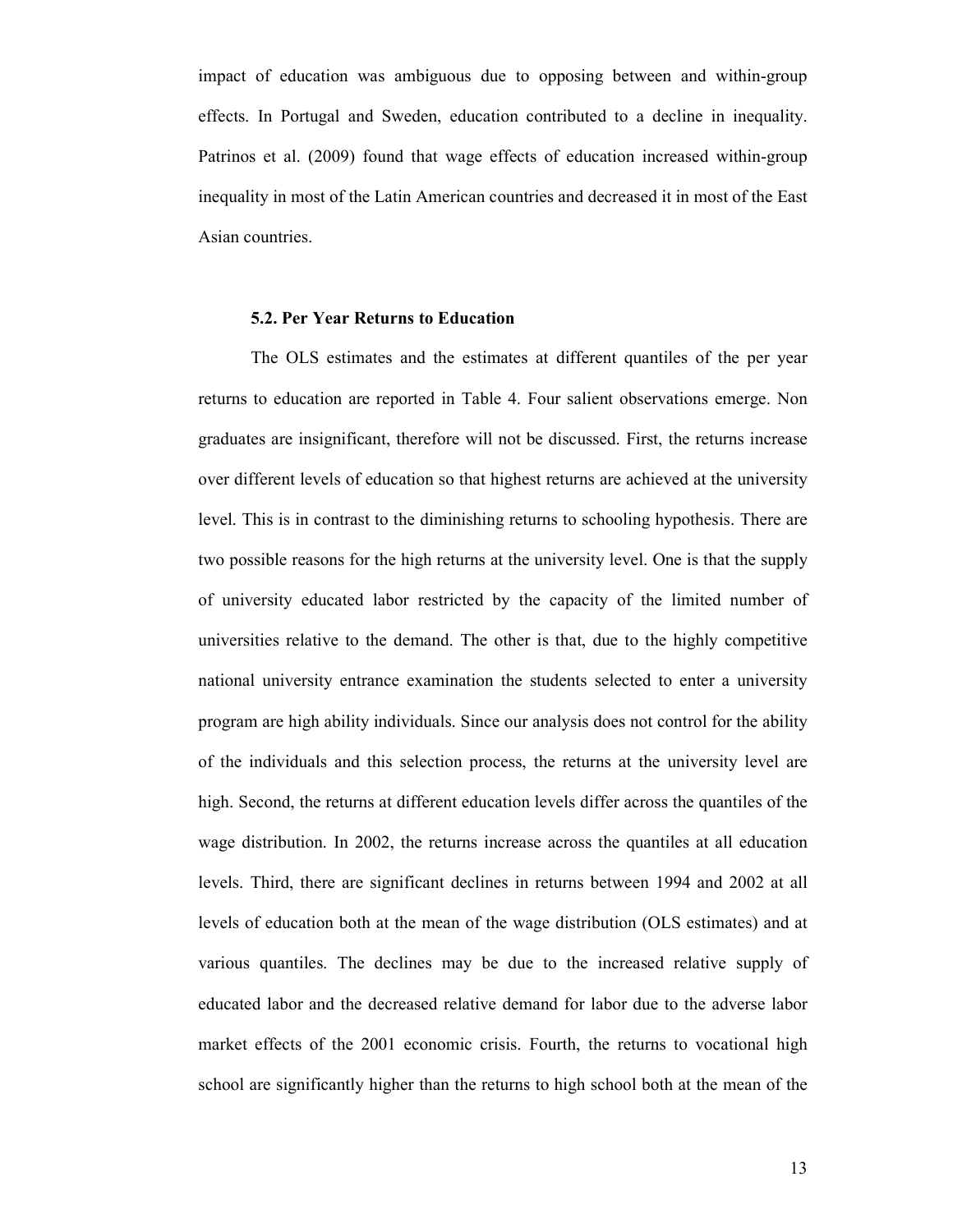wage distribution and at all over the entire wage distribution. This is in contrast to the general pattern observed in most of the countries. However, it is in conformity with the previous studies on Turkey (Tansel, 1994; 1996; 2005 and 2008).

#### **5.3. The Effects of Various Covariates**

The Appendix tables indicate that workers at the lowest tail of the wage distribution obtained the highest wage premium to an additional year of potential labor market experience implying that experience contributed to the decline in wage inequality. The public sector premium declined across the quantiles in both years (expect at the q25 in 2002) indicating that public sector employment and contributes to lower wage inequality. Tansel (2005) also reported wage compression in the public sector in Turkey. Falaris (2004) in Panama, Mueller (1998) in Canada, Nielsen and Rosholm (2001) in Zambia, Machado and Mata (2001) in Portugal found relatively high public sector wage premiums at lower quantiles of the wage distribution. Patrinos et al. (2009) found that education had inequality decreasing effect in the public sector but not in the private sector in East Asian countries. Similarly, urban employment contributed towards lower wage inequality in both years.

 In 1994, the effects of working for a medium sized firm (10-25 workers) were insignificant at most of the quantiles and negative when significant. In 2002 the medium sized and large firms (larger than 25) provided positive premiums. There was an increasing trend in 1994 and a decreasing trend in 2002 over the quantiles with opposite implications about the within-groups inequality. Falaris (2004) in Panama and Schaffner (1998) in Peru find declining firm-size effect and Machado and Mata (2001) in Portugal increasing firm size effect across the wage distribution. The estimated models also included industry indicators which are shown in Tables A1, A2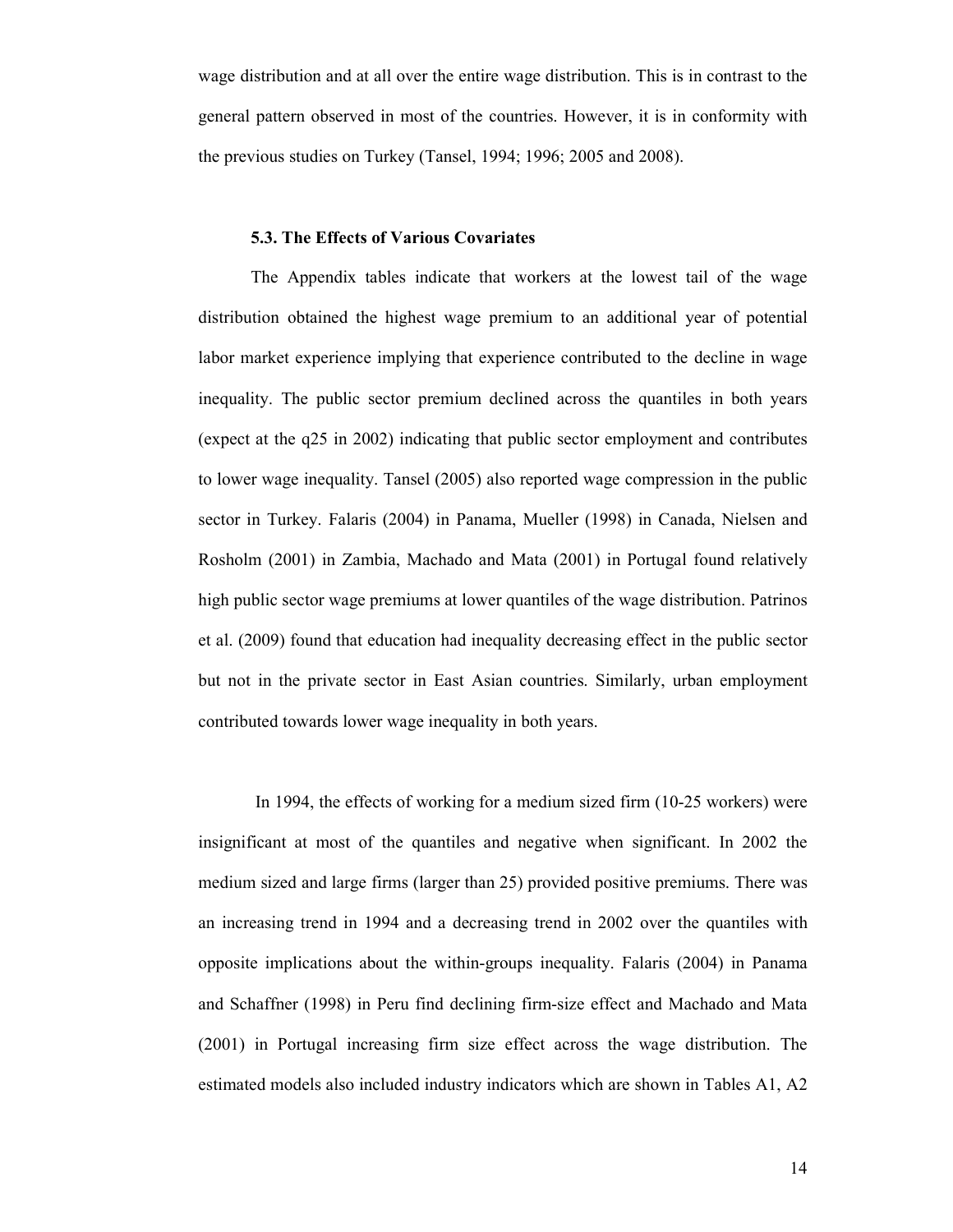and A3 for brevity. In 1994 (2002), out of the 14 industries only the seven (four) industry indicators were statistically significant across most of the quantiles. The workers in mining, manufacturing, construction, electric water and gas, hotels and restaurants, transportation and finance sectors have positive and declining returns across the quantiles. They can be interpreted as egalitarian industries (Machado and Mata, 2001).

# **6. Digression on Rising Within-Group Wage Inequality**

In this section we discuss the possible causes of rising within-group wage inequality. During the 1980s the wage inequality in the US increased tremendously as a result of the increase in wages of the more skilled workers relative to that of the lessskilled workers (Bound and Johnson, 1992: Katz and Murphy, 1992; Juhn et al., 1992). Economists agree that this is the result of an increase in the relative demand for skilled labor. However there is no agreement over the cause of the relative demand shift for skilled labor. Leamer (1993; 1994), Borjas and Ramey (1995), Feenstra and Hanson (1996) and Wood (1994) and others argued that the resources shifted towards industries that use skilled labor relatively intensively as a result of the increased import competition from low-wage countries. On the other hand, Davis and Haltiwanger (1991), Bound and Johnson (1992), Lawrence and Slaughter (1993), Berman et al. (1994) argued that the recent technological changes caused firms to switch to the production techniques that are biased in favor of skilled labor. Hijzen (2007) found that the skill-biased technological change is the predominant force behind the increase in wage inequality in the UK during the 1990s while outsourcing played a significant role but not to the same extent. Although these issues are extensively studied in the developed countries, they are not often studied in developing countries. However, there is evidence that the wage inequality increased in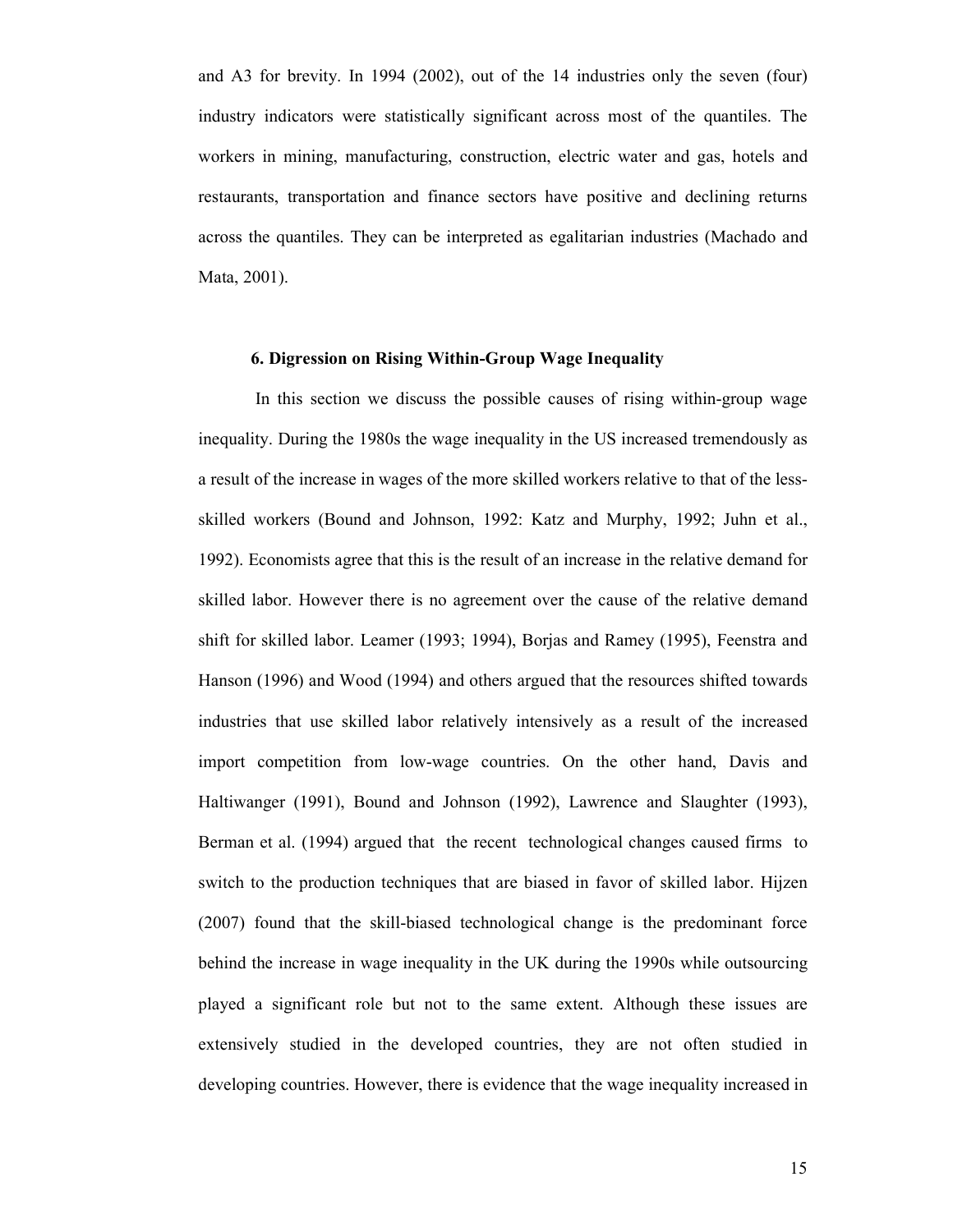these countries also. Berman et al.(1998) suggest that implications of the skill-biased technological change for income inequality may be greater in developing countries where less-skilled labor is already impoverished. Feenstra and Hanson (1996 and 1997) argue that the capital flows from North to South with outsourcing by Northern multinationals contributed to an increase in the relative demand for skilled labor raising the wage inequality in both the sending and the recipient countries. Hanson and Harrison (1999) and Feliciano (2001) find that trade liberalization which Mexico undertook between 1986 and 1990 disproportionally affected low-skilled industries whose price have fallen and the relative price of skill-intensive industries increased, increasing wage inequality. Hsieh and Woo (2005) study the impact of outsourcing to China on low-skilled workers in Hong Kong. They find that affected the relative demand for skilled workers and their wages were affected in Hong Kong contributing to wage inequality. This review shows that a combination of outsourcing trade and technology change can account for the shift in wages towards skilled labor and increased wage inequality

Turkey adopted a stabilization and structural adjustment program in January, 1980. A major trade liberalization program was initiated. The import substitution policies of the past two decades were replaced by export promoting policies. Measures were taken to encourage FDI. Increased openness to trade and global skillbiased technological chance may have increased the relative wages of skilled labor contributing to the high level of wage inequality in Turkey. FDI inflows were only 0.15 and 0.37 percent of the gross domestic product in 1981 and 1994 respectively. It further increased substantially to 1.68 percent in 2001 (computed using the data provided on the web page of the State Panning Organization). FDI inflows were 2.02 and 12.42 percent of the gross fixed capital formation in 1994 and 2001 respectively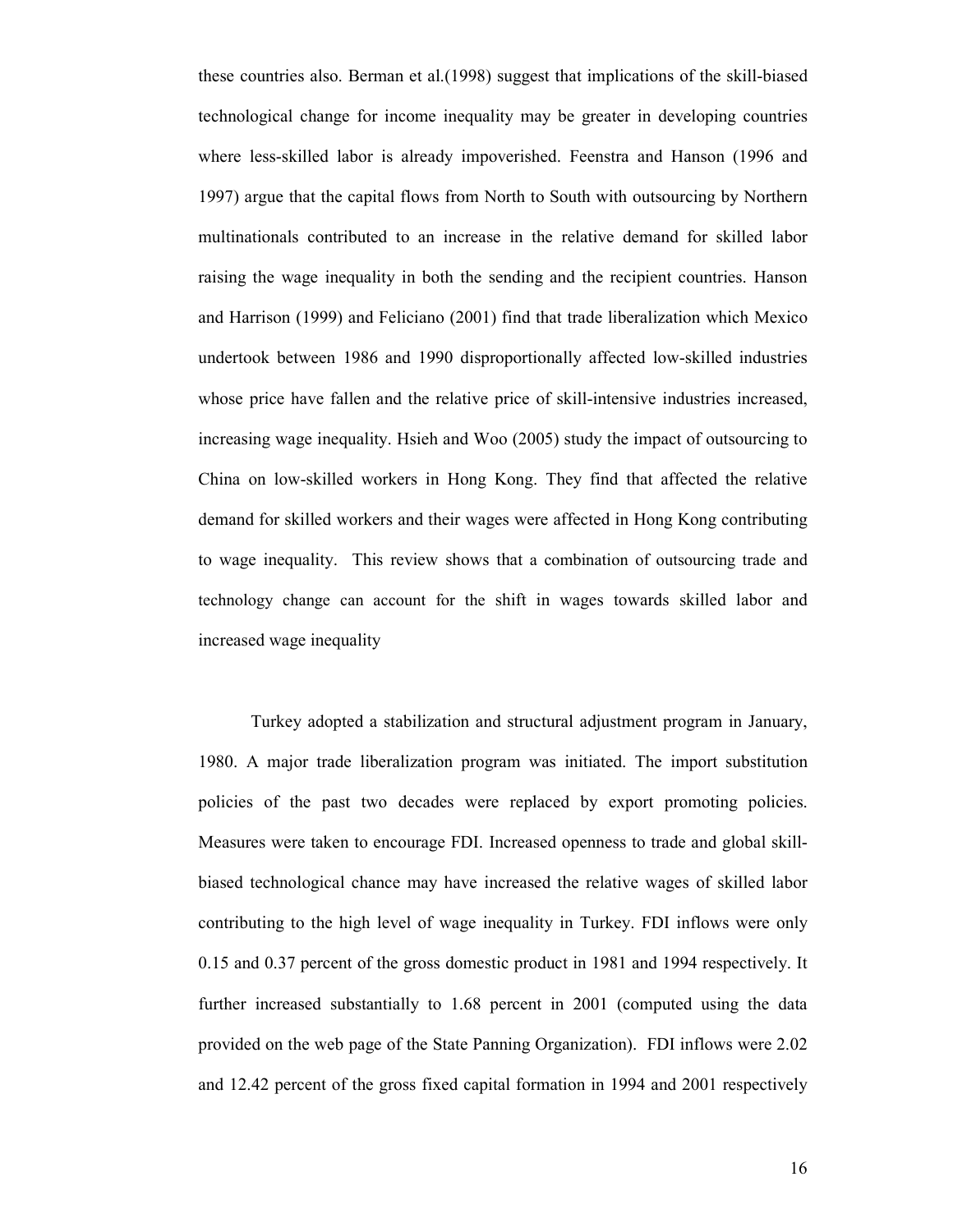(Şenses and Koldaş, 2005). The recent increase in the FDI inflows may be a factor behind the rising within-group wage inequality discussed in this paper. These propositions are not investigated but are deferred to future work. Finally, high inequality in Turkey could also be related to the supply of skills. In Turkey not only the cost of higher education is high but also the cost of getting high quality higher education is high. For instance it is difficult and requires investment throughout the school years to go to the universities, the graduates of which are sought after.

#### **7. Conclusions**

This paper studies the male wage inequality and its evolution from 1994 to 2002 in Turkey using quantile regression techniques. The salient findings can be listed as follows. First, male wage inequality in Turkey is high. Although the male wage inequality exhibited a small decline over the 1994-2002 period a closer examination indicates that wage inequality declined at the bottom end of the wage distribution and increased at the top end of wage distribution. Second, all education levels contributed positively to the wage inequality through both within and between dimensions. Third, the returns to different schooling levels declined significantly from 1994 to 2002. There were two factors responsible for this decline. One is the substantial improvement in the educational attainment of the working population recently and other is the severe economic crisis of 2001 which adversely affected the labor market. These factors suggest that there was a shift in the labor supply while at the same time labor demand remained stable or declined. Fourth, the within-group male wage inequality has increased while the between-group male wage inequality declined over the study period. The latter decline may have offset or reversed the former increase contributing to the observed overall decline in male wage inequality from 1994 to 2002. Fifth, experience, public employment and living in urban areas all contributed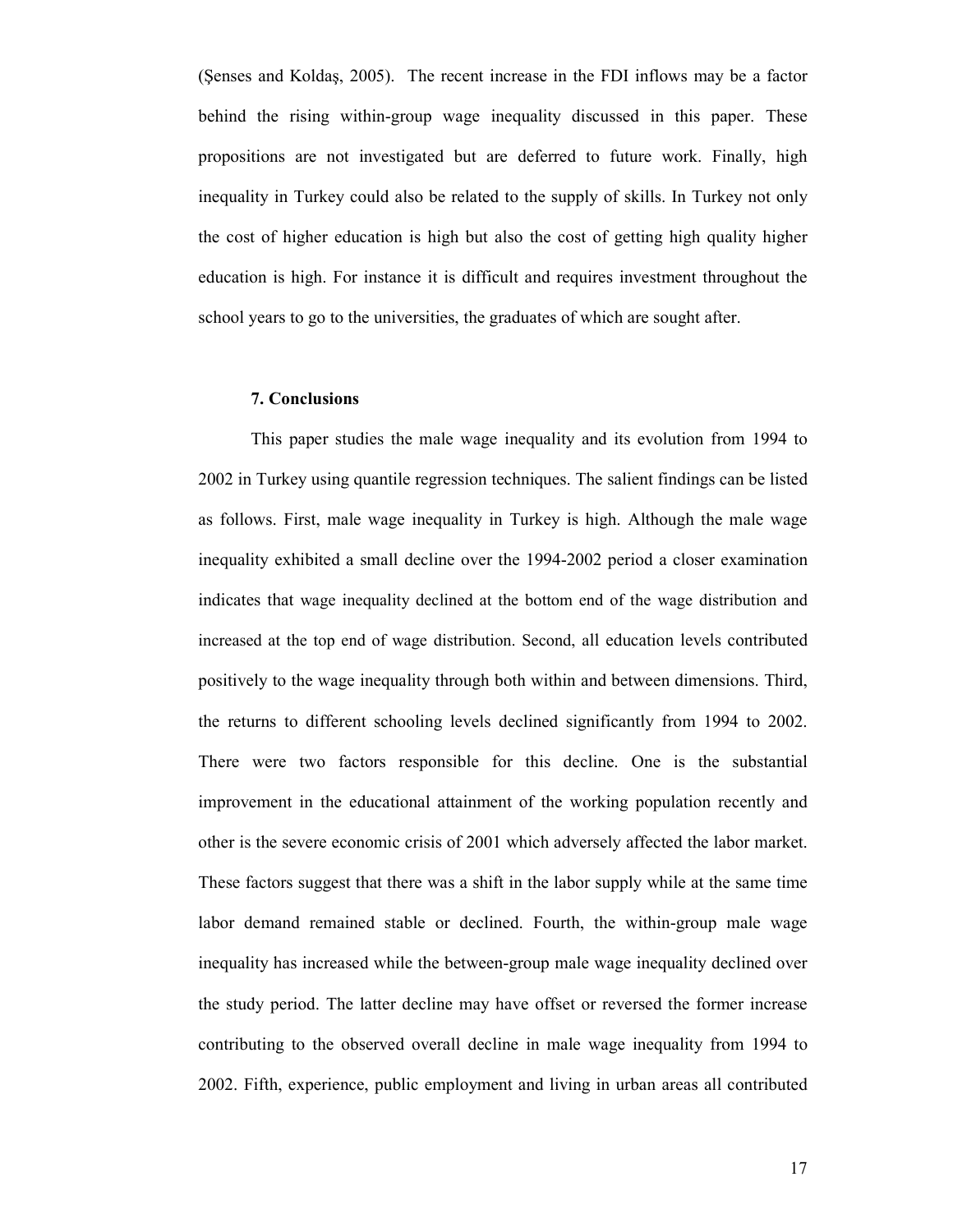to lower male wage inequality through the within dimension in both 1994 and 2002. The largest contribution was by public employment. Working for a large firm contributed to higher male wage inequality in 1994 and lower male wage inequality in 2002. Finally, recent increases in the foreign direct investment inflows, openness to trade and global technological developments favoring skilled labor are discussed as the possible causes of the recent rising within-groups wage inequality.

#### **References:**

Abadie, A. (1997) "Changes in Spanish Labor Income Structure during the 1980's: A Quantile Regression Approach," *Investigaciones Económicas,* 21(2), 253-272**.** 

Andini, C. (2007) "Within-Groups Wage Inequality and Schooling: Further Evidence for Portugal," Bonn, Germany: Institute for the Study of Labor (IZA) Discussion Paper No. 2828.

Berman, E., J. Bound and Z. Griliches (1994) "Changes in the Demand for Skilled Labor within U.S. Manufacturing: Evidence from the Annual Survey of Manufacturers," *Quarterly Journal of Economics,* 10: 367–398.

Berman, E. J. Bound and S. Machin (1998) "Implications of Skill-Biased Technological Change: International Evidence," *Quarterly Journal of Economics*, *113*(4): 1245–79.

Bircan, F. (2005) *Three Essays on Education in Turkey*. Unpublished Ph. D. thesis, Ankara: Department of Economics, Middle East Technical University.

Blom, A. L., Holm-Nielson and D. Verner (2001) "Education, Earnings, and Inequality in Brazil, 1982-1998: Implications for Education Policy," *Peabody Journal of Education,* 76 (3&4): 180-221.

Borjas, G. J. and V.A. Ramey (1995) "Foreign Competition, Market Power, and Wage Inequality: Theory and Evidence," *Quarterly Journal of Economics*, 110: 1075–1111.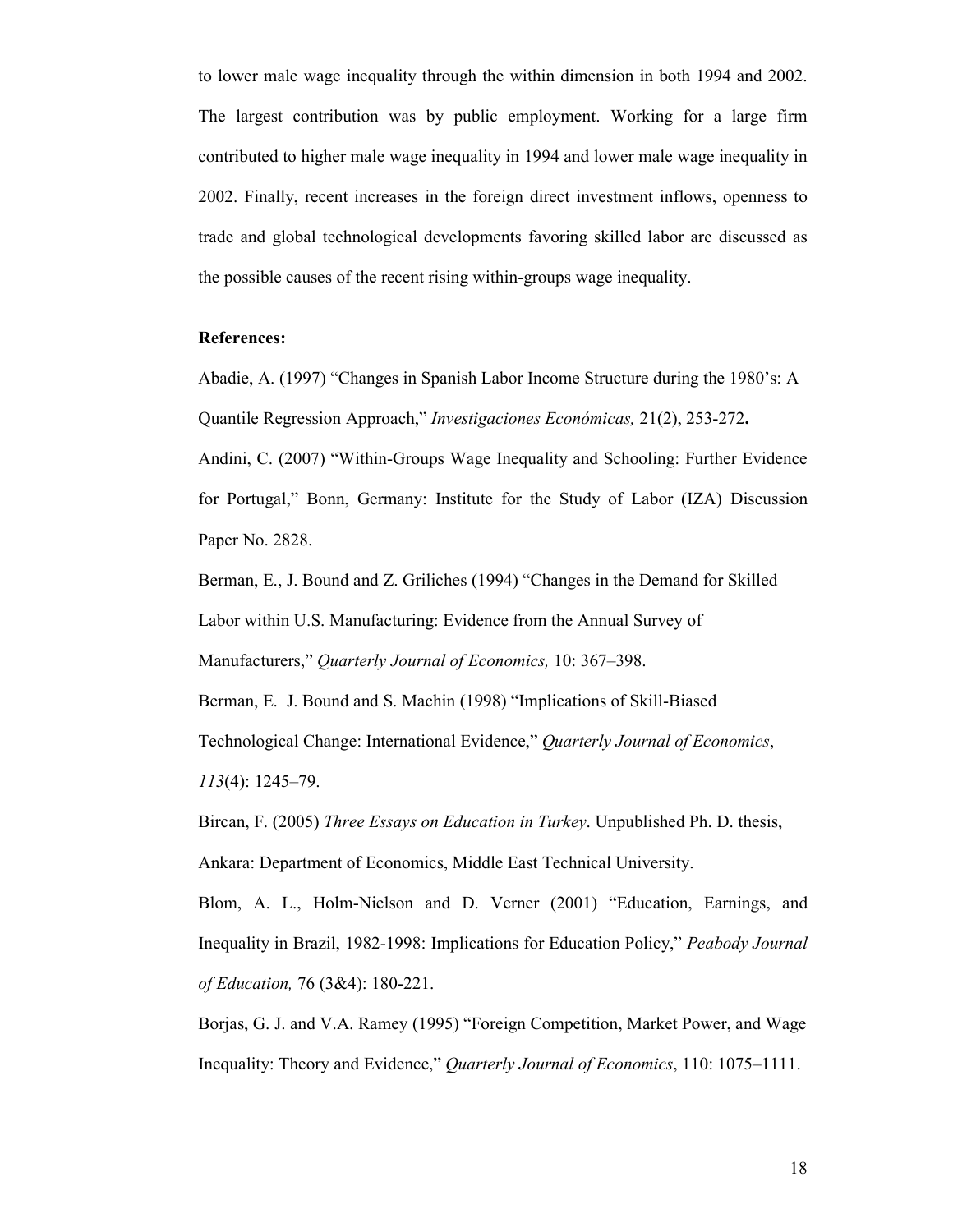Bound, J. and G. Johnson (1992) "Changes in the Structure of Wages in the 1980s: An Evaluation of Alternative Explanations," *American Economic Review*, *82*(3): 371–92. Buchinsky, M. (1994) "Changes in the U.S. Wage Structure 1963-1987: Application

of Quantile Regression," *Econometrica,* (62)2: 405-458.

Buchinski, M. (1998a) "The Dynamics of Changes in the Female Wage Distribution in the USA: A Quantile Regression Approach," *Journal of Econometrics* 13: 1–30. Buchinsky, M. (1998b) "Recent Advances in Quantile Regression Models: A Practical Guideline for Empirical Research," *The Journal of Human Resources*, 33(1): 88-126. Budria, S. and P.T. Pereira (2005) "Educational Qualifications and Wage Inequality: Evidence for Europe," Bonn, Germany: Institute for Study of Labor (IZA) Discussion Paper No. 1763.

Budria, S. and A.I. Moro-Egido (2008) "Education, Educational Mismatch and Wage Inequality: Evidence for Spain," *Economics of Education Review*, 27(3): 332-341. Davis, S.J. and J. Haltiwanger (1991) "Wage Dispersion Between and Within U.S. Manufacturing Plants, 1963–86*, Brookings Papers on Economic Activity: Microeconomics,* 1991: 115–200.

Falaris, E. M. (2008) "A Quantile Regression Analysis of Wages in Panama," *Review of Development Economics,* 12 (3): 498-514*.* 

Feenstra, R.C, and G. H. Hanson (1996) "Globalization, Outsourcing, and Wage Inequality" *American Economic Review Papers and Proceedings,* 86(2): 240- 245.

Feenstra, R. C. and G. H. Hanson (1997) "Foreign Direct Investment And Relative Wages: Evidence from Mexico's Maquiladoras," *Journal of International Economics*, 42(3/4): 371-393.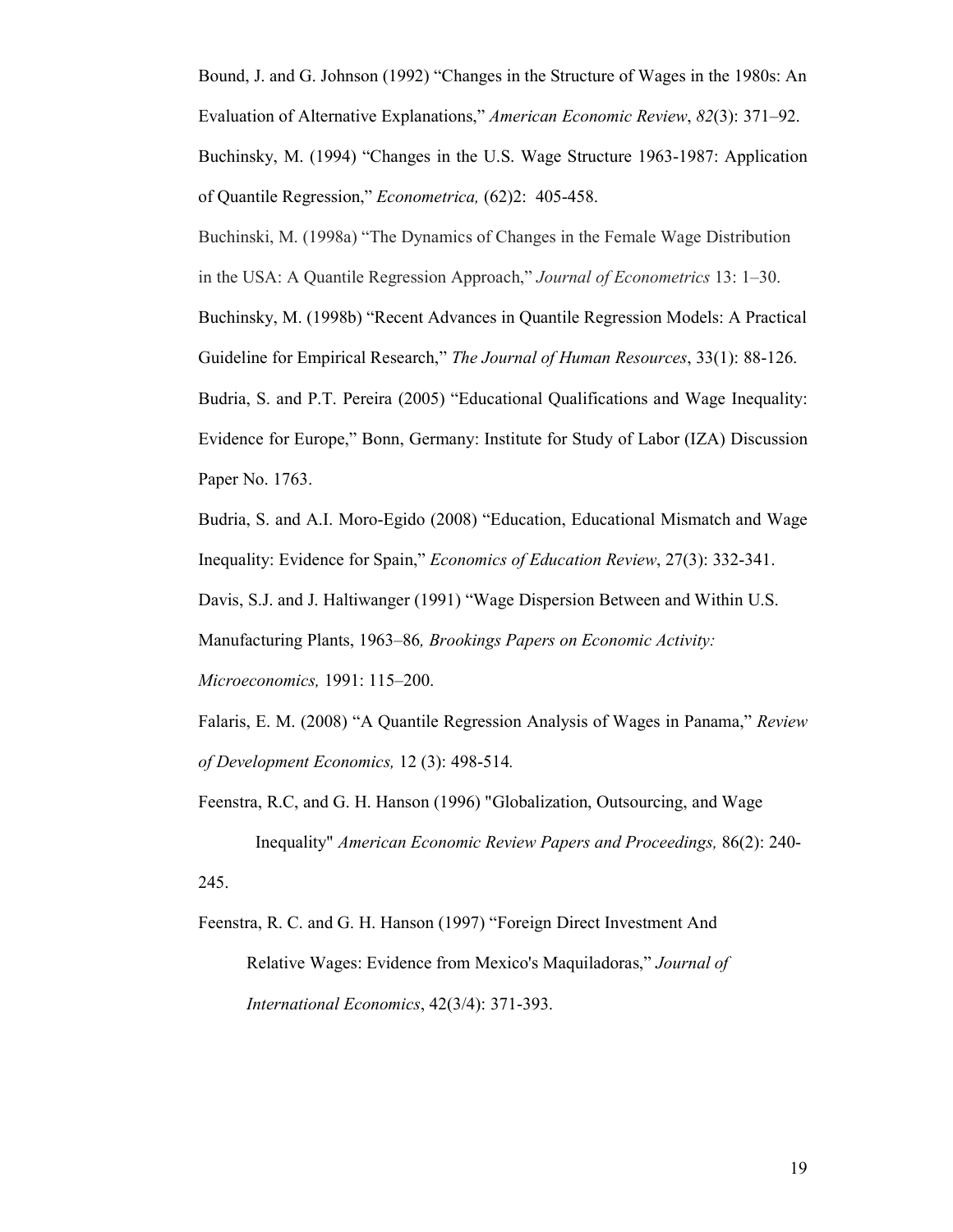Feliciano, Z. (2001) "Workers and Trade Liberalization: The Impact of Trade Reforms in Mexico on Wages and Employment," *Industrial and Labor Relations Review*, 55(1): 95-115.

Ferstere, J. and R. Winter-Ebmer (1999) "Are Austrian Returns to Education Falling Over Time?" *Labor Economics*, 10: 73-89.

Gernandt, J. and F. Pfeiffer (2006) "Rising Wage Inequality in Germany," Bonn, Germany: Center for European Economic Research (ZEW) Discussion Paper No: 06- 019.

Girma, S. and A. Kedir (2003) "Is Education More Beneficial to the Less Able? Econometric Evidence from Ethiopia," Department of Economics Working Paper No: 03/1. University of Leicester, UK.

Gosling, A. S. Machin, C. Meghir (2000) "The Changing Distribution of Male Wages in the U.K.," *The Review of Economic Studies*, 67(4): 635-666.

Hanson, G. and A. Harrison (1999) "Trade Liberalization and Wage Inequality in Mexico," *Industrial and labor Relations Review,* 52(2): 271-288.

Hartog, J. P. Pereia and A. C. Vieira (2001) "Changing Returns to Education in Portugal During the 1980s and Early 1990s: OLS and Quantile Regression Estimators," *Applied Economics*, 33: 1021-1037.

Hijzen, A. (2007) "International Outsourcing Technological Change and Wage

Inequality," Review of International Economics, 15(1): 188-205.

Hsieh C.T. and K. T. Woo (2005) "The Impact of Outsourcing to China on

 Hong Kong's Labor Market," *American Economic Review*, 95(5): 1673-1687. Juhn, C. K. M. Murphy and B. Pierce (1993) "Wage Inequality and the Rise in Returns to Skill," *The Journal of Political Economy*, 101(3): 410-442.

Katz, L. and K.M. Murphy (1992) "Changes in Relative Wages, 1963–1987: Supply and Demand Factors," *Quarterly Journal of Economics*, 107: 35–78.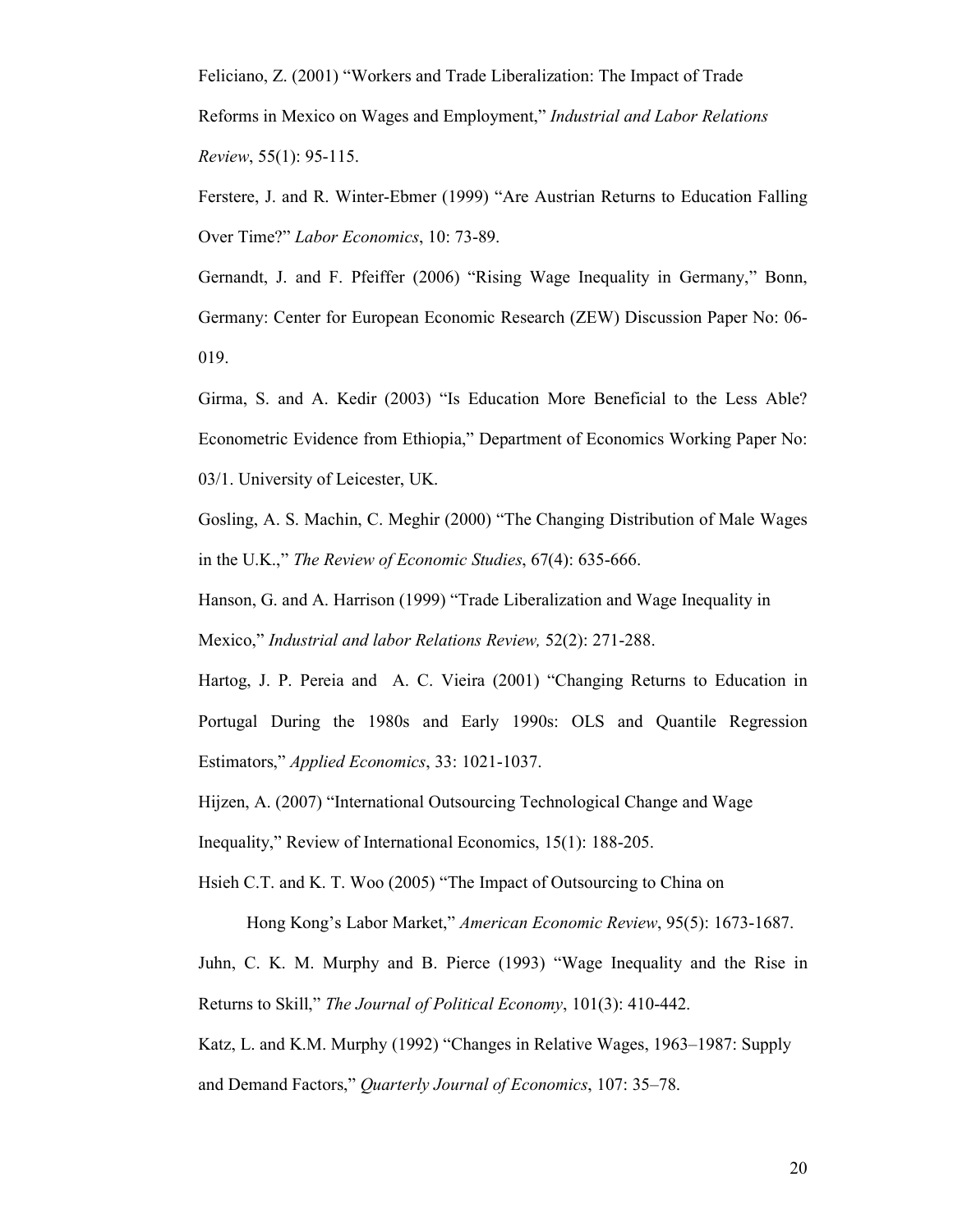Koenker, R. and K. Hallock (2001) "Quantile Regression," *Journal of Economic Perspectives,* 15(4): 143-156.

Koenker, R. G. Basset (1978) "Regression Quantiles," *Econometrica,* 46(1): 33-50. Lawrence, R. Z. and M. J. Slaughter (1993) "Trade and U.S. Wages: Great Sucking Sound or Small Hiccup? *Brookings Papers on Economic Activity,* 2: 161–227.

Leamer, E. (1993) Wage Effects of a U.S.–Mexico Free Trade Agreement, in: P.M. Garber, ed., *The Mexico–U.S. Free Trade Agreement,* Cambridge, Massachusets:

MIT Press, 57–128.

Leamer, E. (1994) "Trade, Wages, and Revolving Door Ideas," Cambridge, Massachusets: National Bureau of Economic Research (NBER) Working Paper No: 4716.

Lemieux, T. (2007) "The Changing Nature of Wage Inequality" Cambridge, MA: National Bureau of Economic Research (NBER) Working Paper No: 13523.

Machado, J. F. and J. Mata (2001) "Earning Functions in Portugal 1982-1994: Evidence from Quantile Regression," *Empirical Economics*, 26: 115-134.

Machado, J. F. and J. Mata (2005) Counterfactual Decomposition of Changes in Wage Distributions using Quantile Regression," *Journal of Applied Econometrics,* 20(4): 445-465

Martins, P. S. and P. T. Pereira (2004) "Does Education Reduce Wage Inequality? Quantile Regression Evidence from 16 Countries," *Labor Economics*, 11(3): 355-371. Martins, P. (2004) "Industry Wage Dispersion: Evidence from the Wage Distribution," *Economics Letters*, 83(2): 157-163.

McGuinness, S., F. McGinnity and P.J. O'Connell (2009) "Changing Returns to Education during a Boom? The Case of Ireland," *Labour*, 23: 197-221.

Mincer, J. (1974) *Schooling, Experience and Earnings*, New York: National Bureau of Economic Research.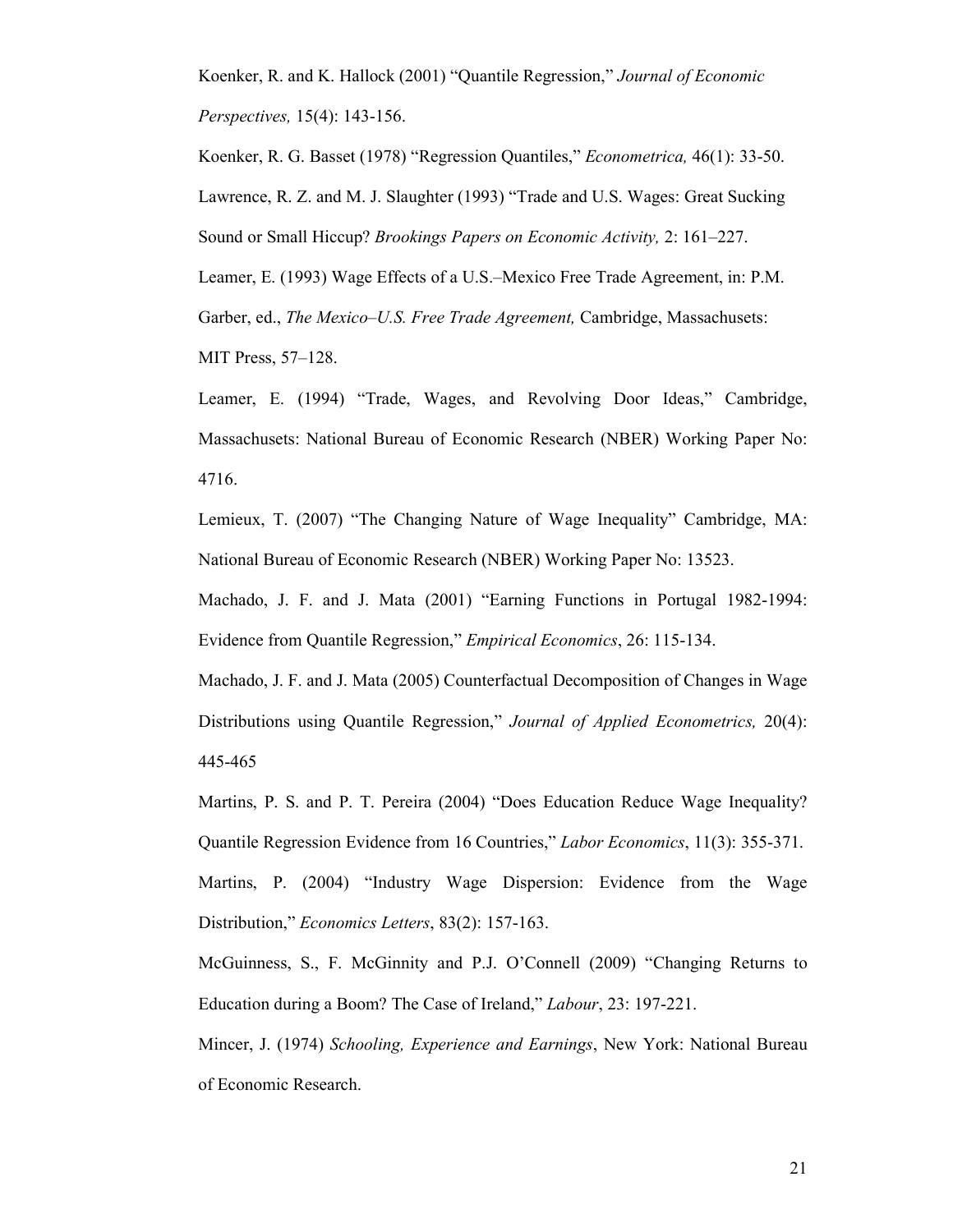Mueller, R.E. (1998) "Public-Private Sector Wage Differentials in Canada: Evidence from Quantile Regressions," *Economics Letters*, 60(2): 229-235.

Mwabu, G. and T. P. Schultz (1996) "Education Returns Across Quantiles of the Wage Function: Alternative Explanations for Returns to Education by Race in South Africa," *The American Economic Review Papers and Proceedings*, 86 (2): 335-339.

Nielsen, H.S. and M. Rosholm (2001) "The Public-Private Sector Wage Gap in Zambia in the 1990s: A Quantile Regression Approach," *Empirical Economics*, 26: 169-182.

Patrinos, H.A., C. Ridao-Cano and C. Sakellarion (2009) "A Note on Schooling and Wage Inequality in Public and Private Sector," *Empirical Economics*, 37: 383-392. Pereira, P. T. and P. S. Martins (2002) "Is there a Return-Risk Link in Education," *Economic Letters,* 75: 31-37.

Pereira, P. T. and P. S. Martins (2004) "Does Education Reduce Wage Inequality? Quantile Regressions Evidence from Fifteen European Countries," *Labour Economics,* 11(3): 355-371.

Prasad, E. (2000) "The Unbearable Stability of the German Wage Structure: Evidence and Interpretation," Washington, D.C.: International Monetary Fund Working Paper, 00/02.

Prieto-Rodriguez, C. P. Barros and J. A. C. Vieira (2008) "What a Quantile Approach can Tell Us about Returns to Education in Europe?" *Education Economics*, 16(4): 391-410.

Schaffner, J. A. (1998) "Premiums to Employment in Larger Establishments: Evidence from Peru," *Journal of Development Economics*, 55(1): 81-113. Şenses F. and T. Koldaş (2005) "Some Salient Features of Recent Turkish DFI Experience with Special Emphasis on Export and Employment Performance," *METU Studies in Development*, Vol. 32(2): 409-431.

22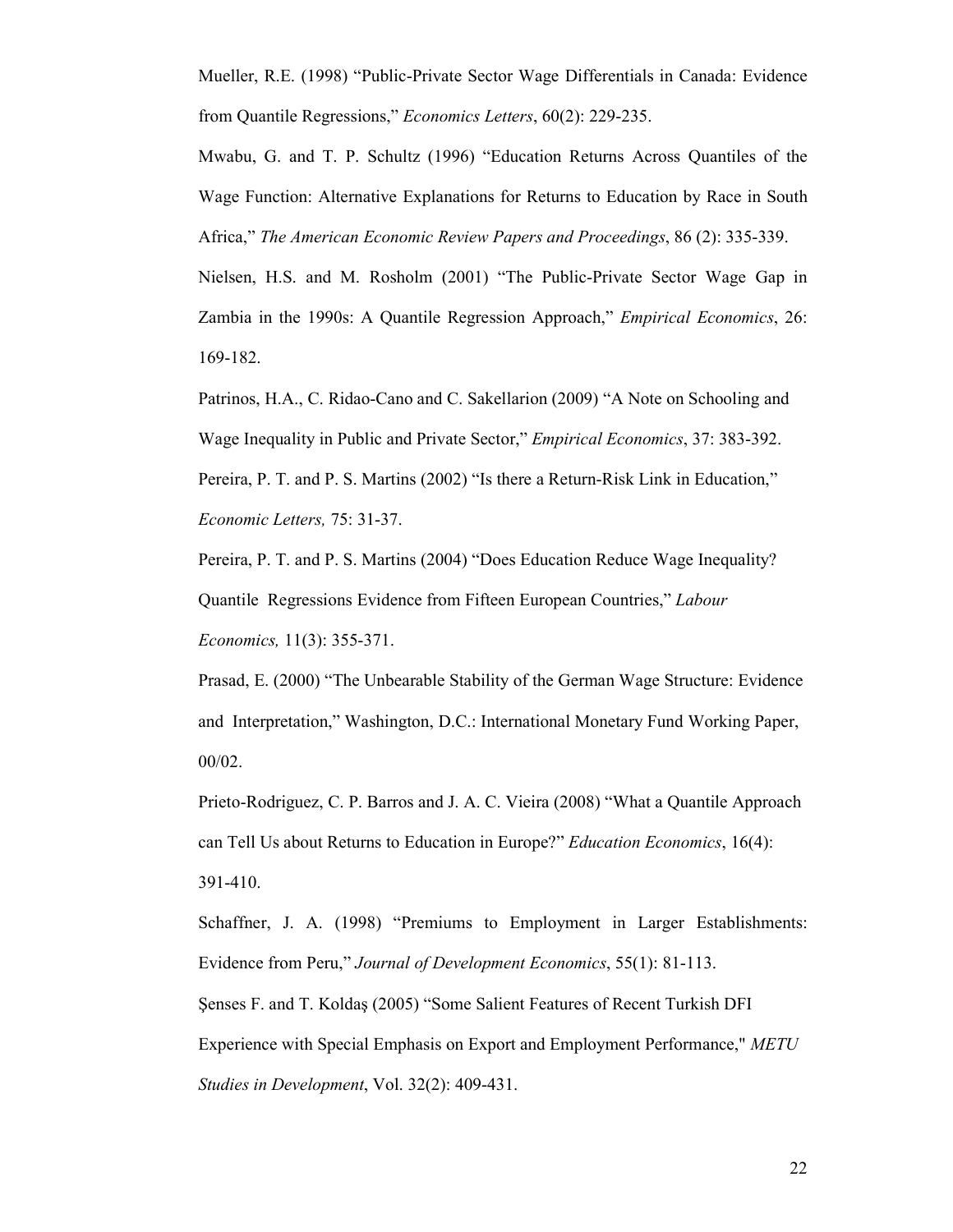Turkish Statistical Institute (TURKSTAT) (2006) Population and Development Indicators. Population and Education Indicators.

#### http://www.tuik.gov.tr

Turkish Statistical Institute (TURKSTAT) (2007) *Household Budget Survey: Income Distribution 2004*. Ankara: Turkish Statistical Institute Publication No: 3087.

Tansel, A. (1994) "Wage Employment, Earnings and Returns to Schooling for Men and Women in Turkey," *Economics of Education Review*, 13(4): 305-320.

Tansel, A. (1996) Self Employment, Wage Employment and Returns to Education for Urban Men and Women in Turkey," in *Education and the Labor Market in Turkey* ed. by Tuncer Bulutay, SIS Publication, Ankara. pp.175-208. See also Tansel, A. (2001) "Self-Employment, Wage-Employment, and Returns to Schooling by Gender in Turkey", in *Labor and Human Capital in the Middle East: Studies of Markets and Household Behavior*, ed. by Djavad Salehi-Isfahani, Ithaca Press, Reading, UK.

Tansel, A. (2005) "Public-Private Employment Choice, Wage Differentials and Gender in Turkey," *Economic Development and Cultural Change*, 53(2): 453-477.

Tansel, A. (2008) "Changing Returns to Education for Men and Women in a Developing Country: Turkey, 1994 and 2002," Paper presented at the ESPE conference, June 18-21,2008, in London, ECOMOD conference, July 2-4,2008 in Berlin, MEEA conference, March 2009 in Nice, France and ICE-TEA conference, September 1-3, 2010 in Girne, Republic of Northern Cyprus.

Wood, A. (1994) *North-South Trade, Employment, and Inequality*, Oxford: Clarendon Press, Oxford.

# **End Notes**

<sup>1</sup> This study does not deal with the wage inequality and the quantile regression wage equation estimates for women. Women's labor force participation is very low in Turkey. It was only 31.2 percent in 1994 and declined to 27.9 percent in 2002. In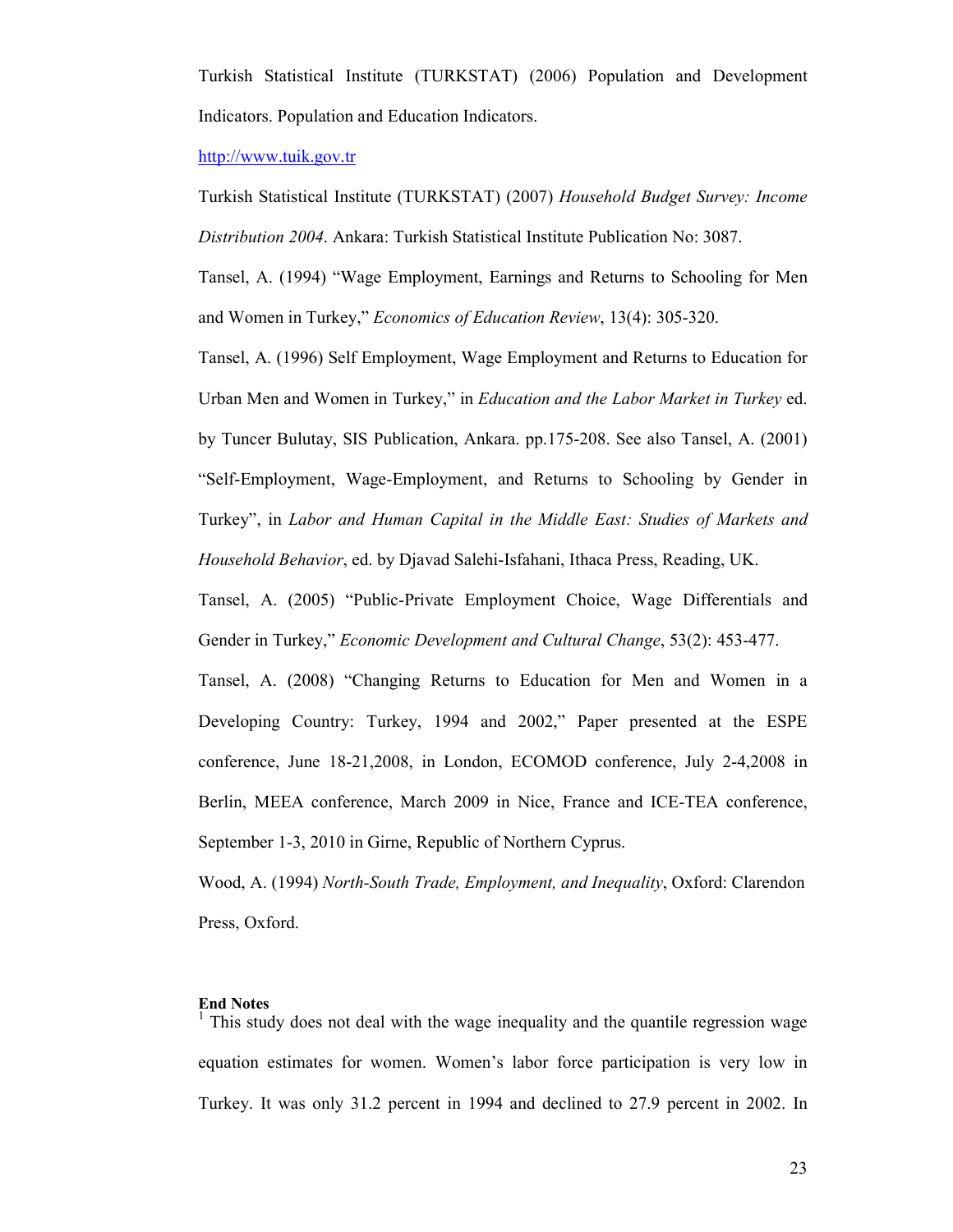contrast the male labor force participation was 78.5 percent in 1994 and declined to 71.6 percent in 2002 (Turkish Statistical Institute, 2006). Therefore, wage equation estimates for women require treatment of non-random selectivity into the labor force. This will be addressed in future research. Several studies in the literature such as Gosling et al. (2000) and Andini (2007) also deal with only male Buchinski (1998a) with only female wage distributions.

 $2^2$  The years of schooling is imputed as follows. This variable takes the values of the 0, 2, 5, 8, 11, 15 and 17 for illiterates, read and write only, primary school, middle school and basic education, high school, university and post university studies graduates respectively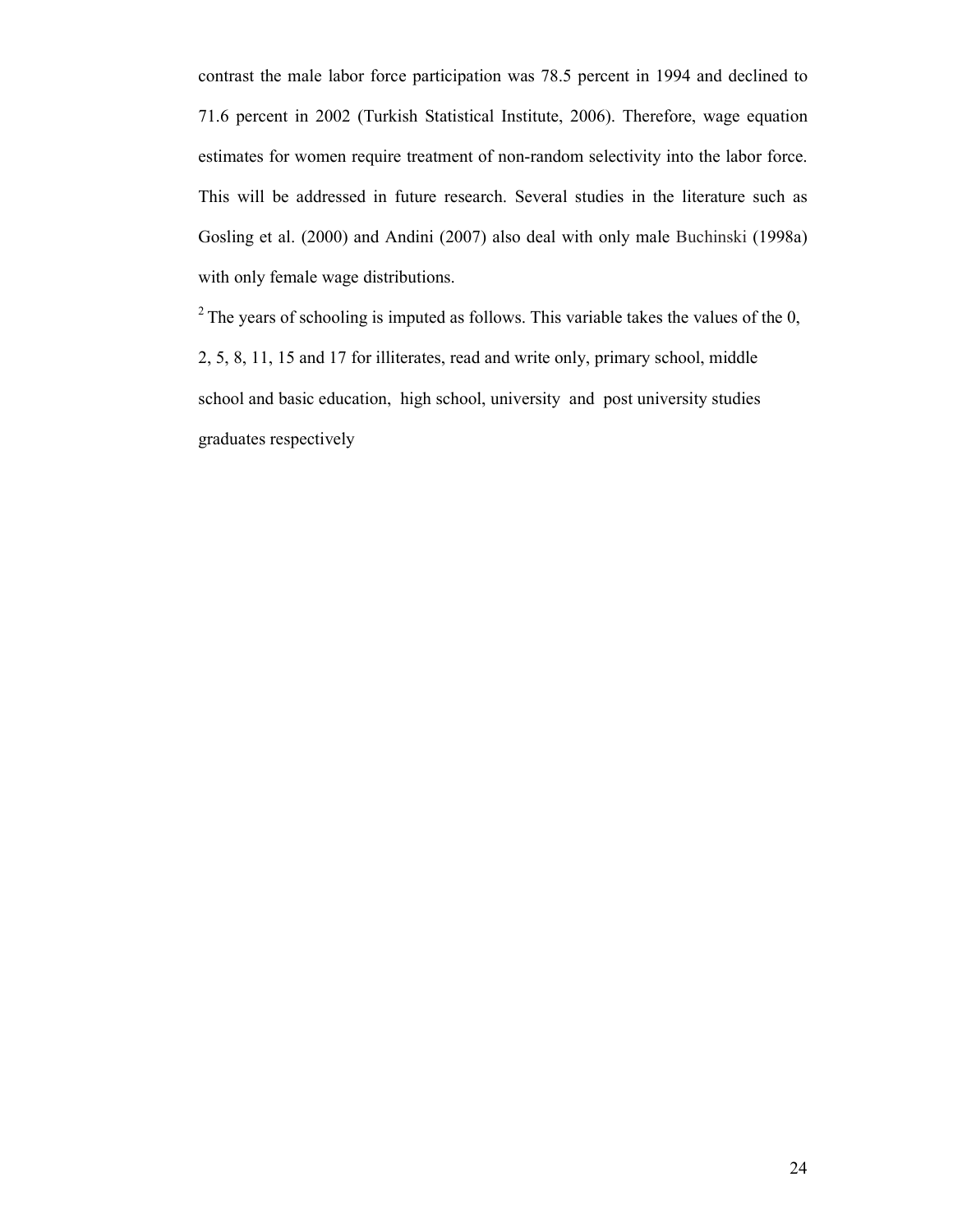| Real Hourly Wage <sup>a</sup>   | 1994    | 2002    | % Change         |
|---------------------------------|---------|---------|------------------|
| Mean                            | 781.25  | 762.47  | $-2.41$          |
| <b>Standard Deviation</b>       | 975.55  | 1094.11 | 12.2             |
| <b>Quantiles</b> <sup>a</sup>   |         |         |                  |
| q10                             | 186.54  | 195.95  | 5.1              |
| q25                             | 304.84  | 310.30  | 1.8              |
| q50                             | 524.80  | 500.63  | $-4.6$           |
| q75                             | 968.06  | 916.90  | $-5.3$           |
| q90                             | 1548.98 | 1499.02 | $-3.3$           |
| <b>Wage Ratios</b>              |         |         |                  |
| q90/q10                         | 8.30    | 7.65    | $-7.8$           |
| q90/q75                         | 1.60    | 1.64    | 2.5              |
| q90/q50                         | 2.95    | 3.00    | 1.7              |
| q50/q10                         | 2.81    | 2.56    | $-9.0$           |
| <b>Log Wage Dispersion</b>      |         |         |                  |
| In q90 - In q75                 | 0.47    | 0.49    | 2.0              |
| In q90 - In q50                 | 1.08    | 1.097   | 1.7              |
| In $q90 - In q10$               | 2.12    | 2.03    | $-9.0$           |
| In q75 - In q50                 | 0.61    | 0.61    | $\boldsymbol{0}$ |
| In q75 - In q25                 | 1.16    | 1.08    | $-8.0$           |
| In q50 - In q10                 | 1.03    | 0.94    | $-9.0$           |
| In q50 - In q25                 | 0.54    | 0.48    | $-6.0$           |
| Educational<br>Distribution (%) |         |         |                  |
| Illiterate                      | 3.99    | 2.05    | $-48.6$          |
| Non-graduate                    | 3.10    | 2.65    | $-14.5$          |
| Primary School                  | 50.99   | 44.48   | $-12.8$          |
| Middle School                   | 12.46   | 14.91   | 19.7             |
| High School                     | 17.18   | 16.28   | $-5.3$           |
| Voc. High School                | 2.97    | 8.00    | 169.4            |
| University                      | 9.29    | 11.61   | 25.0             |
| Number of Obs.                  | 13,181  | 5,847   |                  |

**Table 1: Summary Measures of Wage Inequality and Educational Distribution for Male Wage-Earners, 1994 and 2002.**

Notes: a: The mean hourly real wage and wages at quantiles are in Turkish Lira (TL) base 1987.

Source: Authors' computations using the 1994 Household Income and Expenditure Survey and the 2002 Household Budget Survey.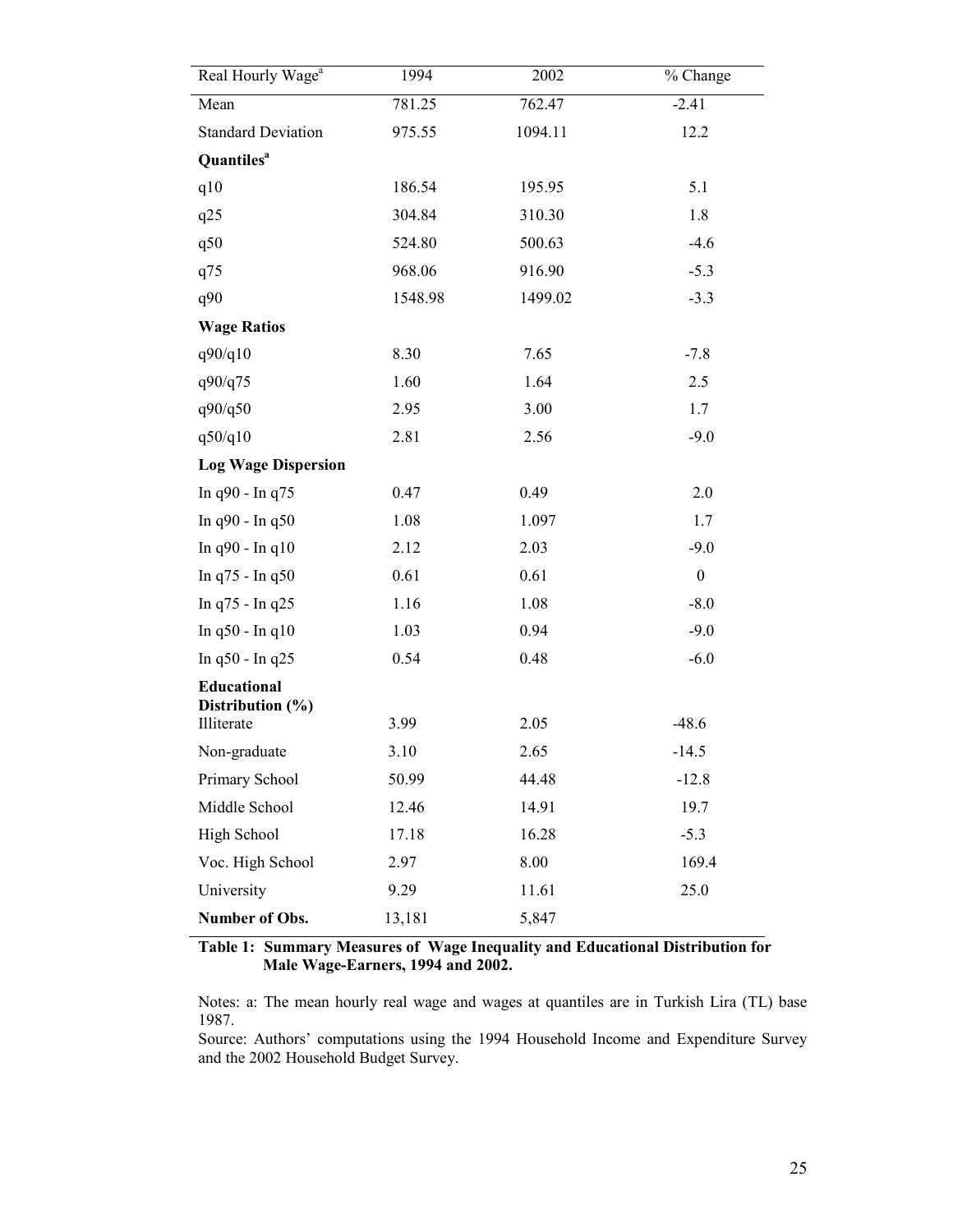| Level of education            | <b>Mean Hourly Real Wage</b> |        | % Change |
|-------------------------------|------------------------------|--------|----------|
|                               | 1994                         | 2002   |          |
| Illiterate                    | 486.6                        | 436.1  | $-10.37$ |
|                               | (4)                          | (2.2)  |          |
| Non-graduate                  | 575.2                        | 436.1  | $-24.18$ |
|                               | (3.1)                        | (2.7)  |          |
| Primary School                | 639.2                        | 578.2  | $-9.56$  |
|                               | (51)                         | (44.5) |          |
| Middle School                 | 702.1                        | 617.0  | $-12.11$ |
|                               | (12.5)                       | (15)   |          |
| High School                   | 895.6                        | 849.9  | $-5.11$  |
|                               | (17.2)                       | (16.3) |          |
| <b>Vocational High School</b> | 1064.4                       | 876.9  | $-17.62$ |
|                               | (3)                          | (8)    |          |
| University                    | 1559.9                       | 1600.3 | 2.59     |
|                               | (9.3)                        | (11.6) |          |
| Total                         | 781                          | 762.5  | $-2.41$  |
|                               | (100)                        | (100)  |          |

# **Table 2: Mean Real Hourly Wages of Male Wage Earners in TL by Education Level, 1994 and 2002.**

**Notes:** The mean hourly real wages are in Turkish Liras (TL) base 1987. The numbers in parentheses are the percent of observations in each category.

**Source:** Authors' computation using 1994 Household Income and Expenditure Survey and 2002 Household Budget Survey.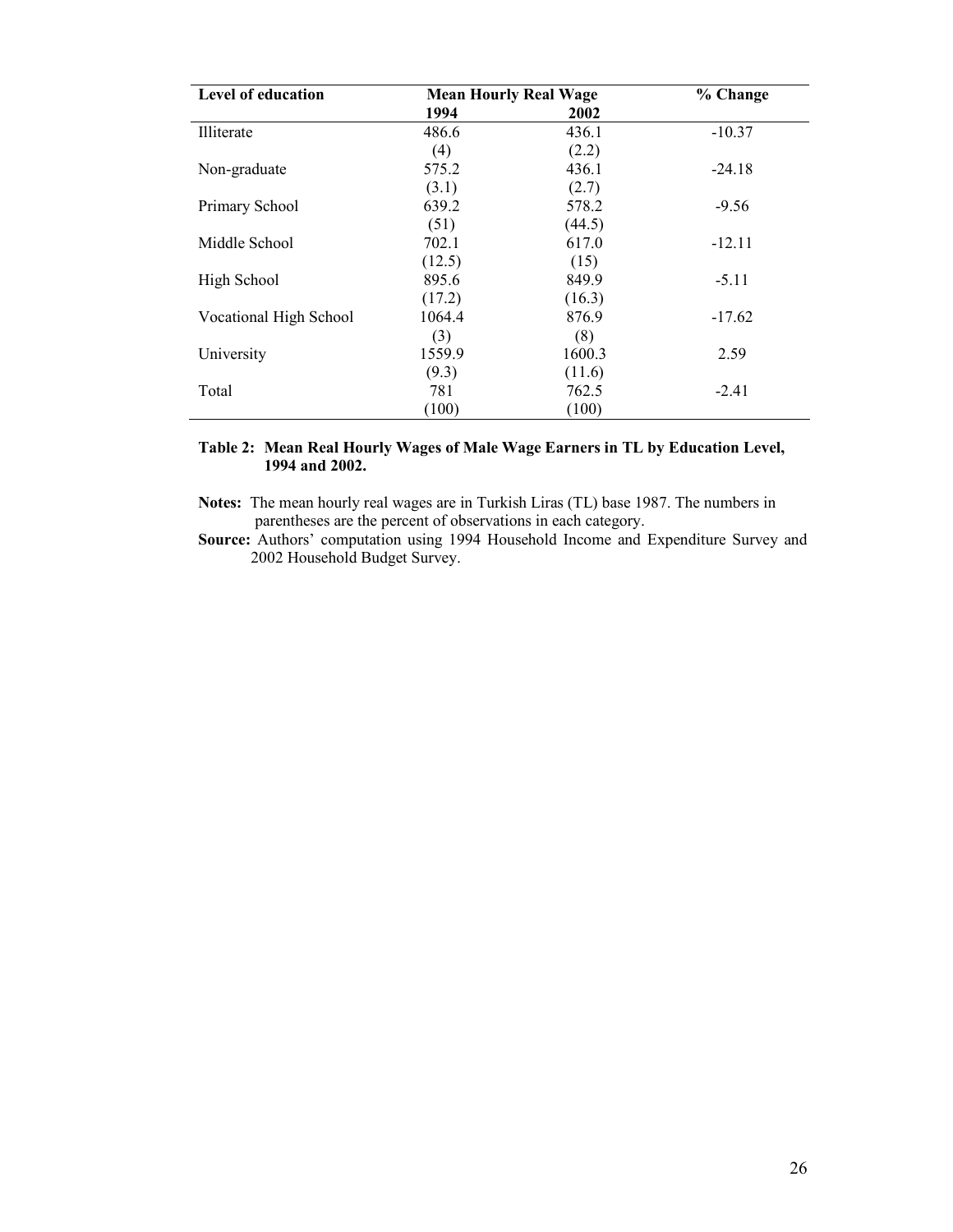|                         | 1994        |              |             | 2002        |                    |  |
|-------------------------|-------------|--------------|-------------|-------------|--------------------|--|
|                         | $q75 - q25$ | $q90 - q10$  | $q75 - q25$ | $q90 - q10$ | $\Delta$ (q90-q10) |  |
| Years of Sch.           | 0.6         | 0.3          | 1.8         | 2.2         | 2.1                |  |
| Experience              | $-0.7$      | $-1.8$       | 0.1         | $-1.2$      | 0.6                |  |
| <b>Cohort 25-44</b>     | $-0.4$      | $-1.9$       | 1.2         | 2.9         | 0.6                |  |
| Cohort 45-65            | $-2.1$      | $\mathbf{a}$ | $\rm{a}$    | a           | a                  |  |
| Public Emp.             | $-10.7$     | $-32.8$      | $-19.1$     | $-31.4$     | 1.4                |  |
| Urban                   | $-4.6$      | $-8.3$       | a           | a           | a                  |  |
| Firm Size 10-25         | a           | a            | $-3.9$      | 3.1         | a                  |  |
| Firm Size $>25$         | 0.1         | a            | $-4.0$      | $-5.5$      | a                  |  |
| <b>Education Levels</b> |             |              |             |             |                    |  |
| Non-Graduate            | 2.8         | a            | a           | a           | a                  |  |
| Primary                 | 3.8         | 10.8         | 1.9         | 18.9        | 8.1                |  |
| Middle                  | 5.7         | 7.1          | 6.5         | 22.9        | 15.8               |  |
| High                    | 7.3         | 5.4          | 10.9        | 25.2        | 19.8               |  |
| Voc. High               | 10.3        | 6.8          | 13.5        | 30.5        | 23.7               |  |
| University              | 14.6        | 22.5         | 17.1        | 49.6        | 27.1               |  |

# **Table 3: Impact of the Covariates on Measures of Dispersion, 1994 and 2002.**

**Notes :** The differentials are multiplied by 100.

 a: These cells are not computed due to insignificance of the relevant coefficient estimates.

**Source:** Authors' computations using the estimates in Appendix Tables A1-A2.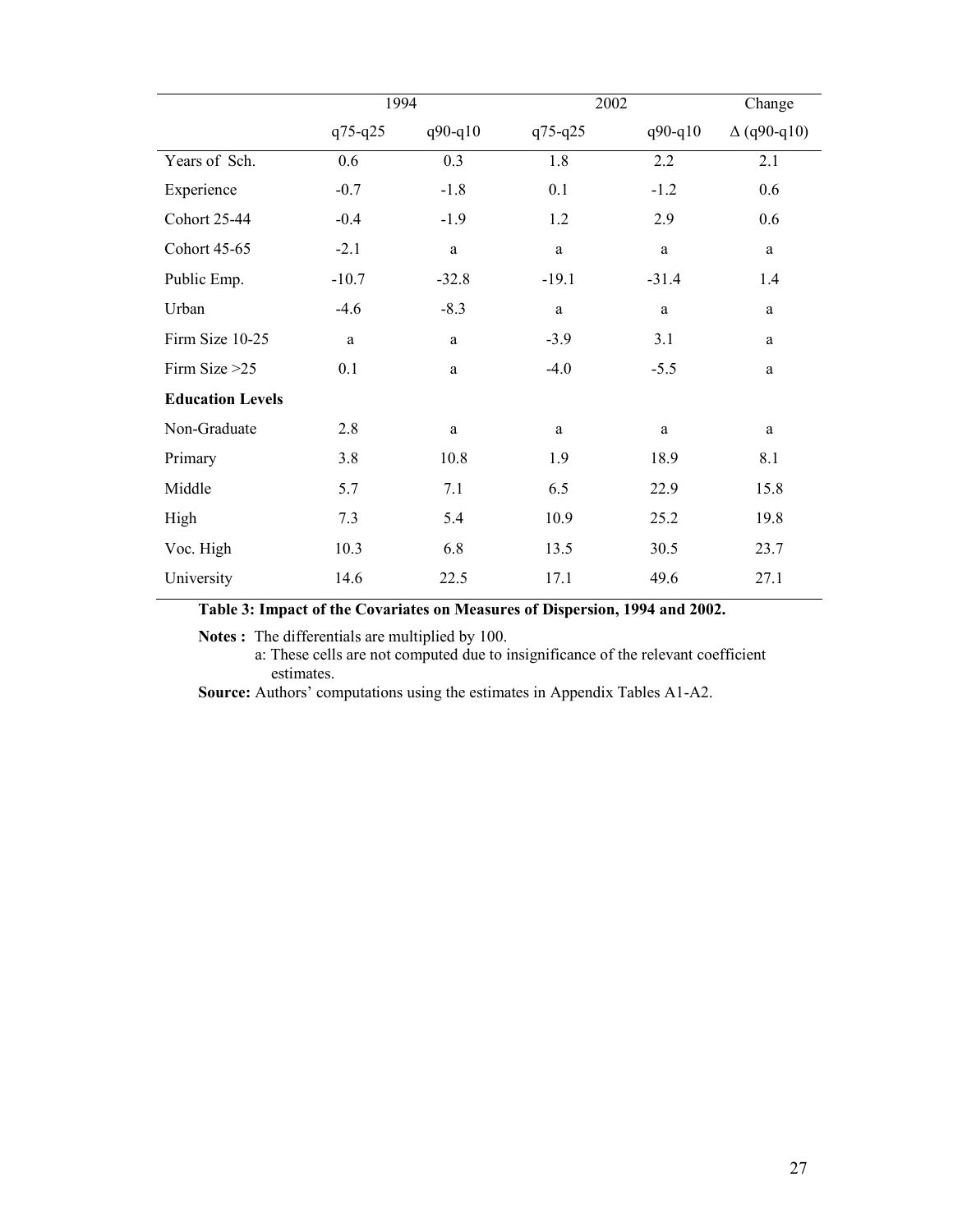| 1994                              | <b>OLS</b> | q10              | q25              | q50              | q75              | q90              |
|-----------------------------------|------------|------------------|------------------|------------------|------------------|------------------|
| Non-graduate                      | 6.8        | 5.8 <sup>a</sup> | 5.9              | 5.9              | 7.3              | 12.4             |
| Primary School                    | $4.4^a$    | 3.9 <sup>a</sup> | 4.3 <sup>a</sup> | 3.6 <sup>a</sup> | 5.1 <sup>a</sup> | 6.1 <sup>a</sup> |
| Middle School                     | 4.1        | 4.6              | 3                | 3.4              | 3.6              | 3.4              |
| High School                       | 8.5        | 8.6              | 7.4              | 7.5              | 8                | 8                |
| Vocational H. School <sup>b</sup> | 13.3       | 13.8             | 12.4             | 13.7             | 13.9             | 13.7             |
| University over High Sch.         | 14         | 12.4             | 13.2             | 14               | 15               | 16.6             |
| University over Voc. High Sch.    | 10.4       | 8.5              | 9.5              | 9.4              | 10.6             | 12.4             |
|                                   |            |                  |                  |                  |                  |                  |
| 2002                              |            |                  |                  |                  |                  |                  |
| Non-graduate                      | $-1a$      | $-0.1a$          | $0.3^{\rm a}$    | 1.6 <sup>a</sup> | $1.7^{\rm a}$    | 0.9 <sup>a</sup> |
| Primary School                    | 3.6        | 3.1 <sup>a</sup> | 3.8              | 3.7              | 4.2              | 6.8              |
| Middle School                     | 3.2        | $3.2^{\rm a}$    | 2.8              | 2.5              | 4.3              | 4.5              |
| High School                       | 7.1        | 6.9              | 5.4              | 5.9              | 6.9              | 7.7              |
| Vocational H. School <sup>b</sup> | 9.8        | 8.3              | 7.9              | 9.6              | 10.2             | 10.9             |
| University over High Sch.         | 13.1       | 9.9              | 11.6             | 12.9             | 13.2             | 16               |
| University over Voc. High Sch.    | 11.1       | 8.8              | 9.8              | 10.1             | 10.7             | 13.6             |

**Table 4: Per Year Returns to Schooling by School Level, 1994 and 2002.**

**Notes:** a: indicates insignificance.

b: Assuming three years of vocational high school.

**Source**: Authors' calculations using the estimates in Appendix Table A2.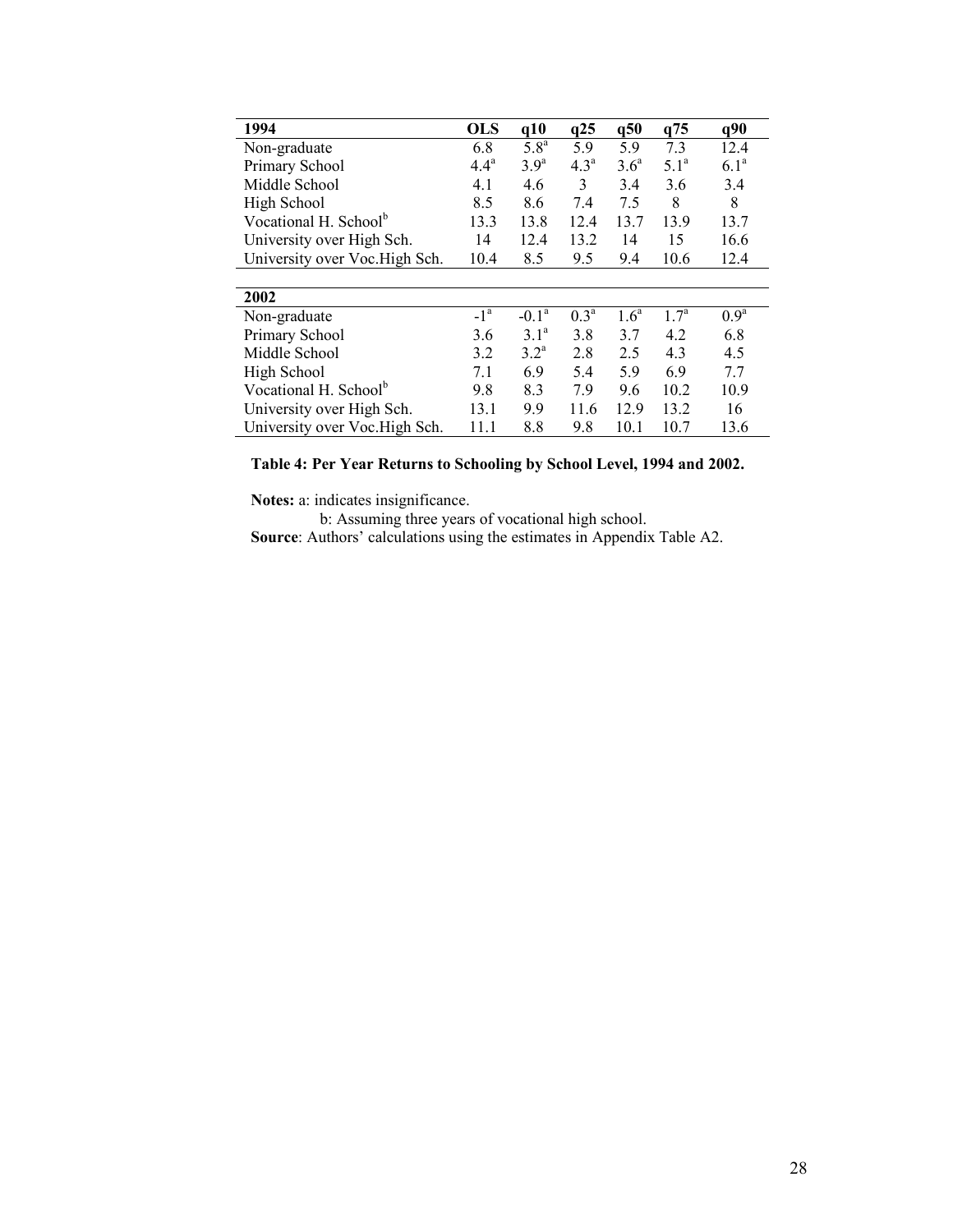# **Appendix Tables**

| 1994                                                                                                           | <b>OLS</b>    | q10           | q25           | q50           | q75           | q90              |
|----------------------------------------------------------------------------------------------------------------|---------------|---------------|---------------|---------------|---------------|------------------|
| Years of Sch.                                                                                                  | 0.077         | 0.078         | 0.069         | 0.07          | 0.075         | 0.081            |
|                                                                                                                | $(34.68)$ *** | $(21.82)$ *** | $(33.69)$ *** | $(29.01)$ *** | $(27.50)$ *** | $(15.53)$ ***    |
| Experience                                                                                                     | 0.062         | 0.075         | 0.061         | 0.056         | 0.054         | 0.057            |
|                                                                                                                | $(25.15)$ *** | $(26.04)$ *** | $(25.09)$ *** | $(19.40)$ *** | $(20.28)$ *** | $(9.01)$ ***     |
| Experience Sq.                                                                                                 | $-0.001$      | $-0.001$      | $-0.001$      | $-0.001$      | $-0.001$      | $-0.001$         |
|                                                                                                                | $(20.40)$ *** | $(19.14)$ *** | $(20.37)$ *** | $(12.83)$ *** | $(15.43)$ *** | $(6.41)$ ***     |
| <b>Cohort 25-44</b>                                                                                            | 0.196         | 0.195         | 0.199         | 0.182         | 0.195         | 0.176            |
|                                                                                                                | $(8.41)$ ***  | $(5.60)$ ***  | $(7.15)$ ***  | $(6.82)$ ***  | $(7.34)$ ***  | $(3.30)$ ***     |
| Cohort 45-65                                                                                                   | 0.097         | 0.118         | 0.133         | 0.104         | 0.154         | 0.1              |
|                                                                                                                | $(2.52)$ **   | $(1.88)*$     | $(2.86)$ ***  | $(2.18)$ **   | $(3.43)$ ***  | $(-1.27)$        |
| Public Emp.                                                                                                    | 0.473         | 0.604         | 0.586         | 0.576         | 0.479         | 0.276            |
|                                                                                                                | $(26.70)$ *** | $(22.88)$ *** | $(25.18)$ *** | $(29.95)$ *** | $(22.55)$ *** | $(9.44)$ ***     |
| Urban                                                                                                          | 0.173         | 0.184         | 0.193         | 0.178         | 0.147         | 0.101            |
|                                                                                                                | $(11.37)$ *** | $(9.30)$ ***  | $(13.01)$ *** | $(10.26)$ *** | $(9.80)$ ***  | $(4.79)$ ***     |
| Firm Size 10-25                                                                                                | $-0.027$      | 0.02          | $-0.025$      | $-0.069$      | $-0.07$       | $-0.043$         |
|                                                                                                                | $(-1.19)$     | $(-0.7)$      | $(-1.05)$     | $(2.93)$ ***  | $(2.99)$ ***  | $(-0.94)$        |
| Firm Size $> 25$                                                                                               | 0.063         | 0.035         | 0.061         | 0.08          | 0.062         | 0.081            |
|                                                                                                                | $(3.84)$ ***  | $-1.55$       | $(2.82)$ ***  | $(4.48)$ ***  | $(2.91)$ ***  | $(2.60)$ ***     |
| Constant                                                                                                       | 4.728         | 3.754         | 4.345         | 4.826         | 5.192         | 5.632            |
|                                                                                                                | $(95.70)$ *** | $(39.57)$ *** | $(81.24)$ *** | $(90.18)$ *** | $(90.73)$ *** | $(41.93)$ ***    |
| Observations                                                                                                   | 13,181        | 13,181        | 13,181        | 13,181        | 13,181        | 13,181           |
|                                                                                                                |               |               | q25           |               | q75           |                  |
| 2002                                                                                                           | <b>OLS</b>    | q10           |               |               |               |                  |
|                                                                                                                |               |               |               | q50           |               | q90              |
| Years of Sch.                                                                                                  | 0.076         | 0.067         | 0.062         | 0.07          | 0.08          | 0.091            |
|                                                                                                                | $(23.94)$ *** | $(13.60)$ *** | $(16.32)$ *** | $(24.55)$ *** | $(17.54)$ *** | $(13.54)$ ***    |
| Experience                                                                                                     | 0.044         | 0.057         | 0.044         | 0.042         | 0.045         | 0.045            |
|                                                                                                                | $(11.99)$ *** | $(7.70)$ ***  | $(9.40)$ ***  | $(9.13)$ ***  | $(8.10)$ ***  | $(5.47)$ ***     |
| Experience Sq.                                                                                                 | $-0.001$      | $-0.001$      | $-0.001$      | $-0.001$      | $-0.001$      | $\boldsymbol{0}$ |
|                                                                                                                | $(8.54)$ ***  | $(6.57)$ ***  | $(7.79)$ ***  | $(6.97)$ ***  | $(5.64)$ ***  | $(2.93)$ ***     |
| Cohort 25-44                                                                                                   | 0.165         | 0.158         | 0.14          | 0.16          | 0.152         | 0.129            |
|                                                                                                                | $(4.83)$ ***  | $(2.81)$ ***  | $(4.29)$ ***  | $(4.82)$ ***  | $(3.59)$ ***  | $(2.01)$ **      |
| Cohort 45-65                                                                                                   | 0.104         | 0.136         | 0.136         | 0.11          | 0.097         | 0.006            |
|                                                                                                                | $(1.91)$ *    | $(1.83)*$     | $(2.62)$ ***  | $(2.05)$ **   | $-1.62$       | $-0.06$          |
| Public Emp.                                                                                                    | 0.473         | 0.583         | 0.624         | 0.534         | 0.433         | 0.267            |
|                                                                                                                | $(14.57)$ *** | $(13.11)$ *** | $(19.77)$ *** | $(15.08)$ *** | $(10.32)$ *** | $(4.40)$ ***     |
| Urban                                                                                                          | 0.097         | 0.184         | 0.187         | 0.139         | 0.045         | $-0.044$         |
|                                                                                                                | $(3.45)$ ***  | $(3.83)$ ***  | $(6.05)$ ***  | $(4.48)$ ***  | $-1.05$       | $-0.81$          |
| Firm Size 10-25                                                                                                | 0.168         | 0.141         | 0.156         | 0.125         | 0.117         | 0.172            |
|                                                                                                                | $(7.23)$ ***  | $(3.81)$ ***  | $(5.52)$ ***  | $(4.81)$ ***  | $(5.01)$ ***  | $(3.53)$ ***     |
| Firm Size $>25$                                                                                                | 0.297         | 0.333         | 0.313         | 0.262         | 0.273         | 0.278            |
|                                                                                                                | $(13.54)$ *** | $(12.04)$ *** | $(13.55)$ *** | $(10.28)$ *** | $(10.92)$ *** | $(7.79)$ ***     |
| Constant                                                                                                       | 4.551         | 3.413         | 4.199         | 4.656         | 5.073         | 5.477            |
|                                                                                                                | $(59.13)$ *** | $(24.18)$ *** | $(46.40)$ *** | $(39.59)$ *** | $(49.15)$ *** | $(31.95)$ ***    |
| Observations<br>t statistics are in parentheses. *significant at 10%;**significant at 5%;***significant at 1%. | 5,847         | 5,847         | 5,847         | 5,847         | 5,847         | 5,847            |

# **Table A1: OLS and Quantile Regression Estimates of the Wage Equations, 1994 & 2002.**

**Notes :** The estimated equations also include industry indicators which are not shown for brevity.

**Source:** Authors' estimates using 1994 Household Income and Expenditure Survey and 2002 Household Budget Survey.